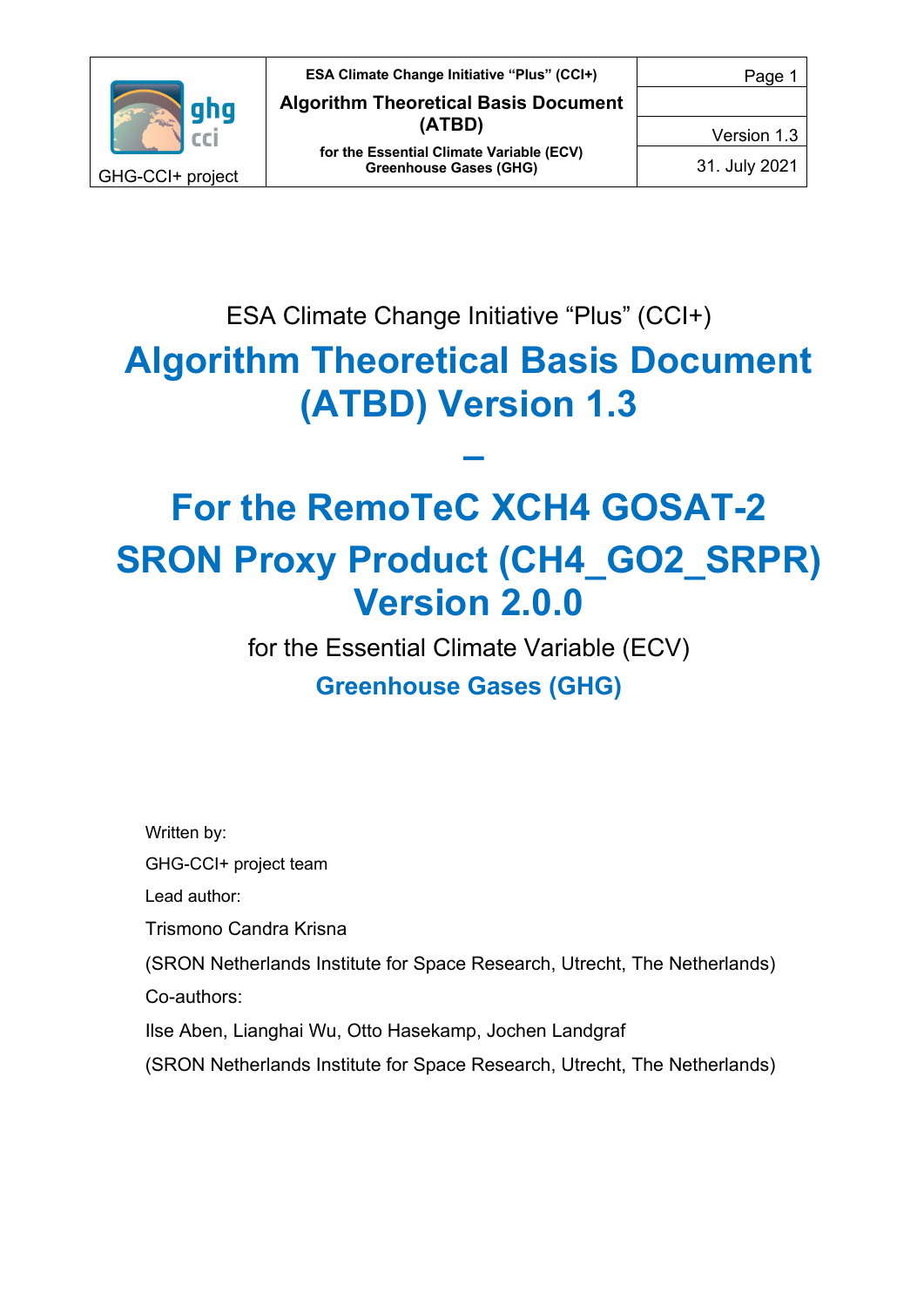

#### **ESA Climate Change Initiative "Plus" (CCI+) Algorithm Theoretical Basis Document (ATBD) for the Essential Climate Variable (ECV)**

**Greenhouse Gases (GHG)**

Page 2

Version 1.3

31. July 2021

GHG-CCI+ project

# **Change log**

| <b>Version Nr.</b> | <b>Date</b>   | <b>Status</b> | <b>Reason for change</b>                                                                                                                                                                                                                |  |
|--------------------|---------------|---------------|-----------------------------------------------------------------------------------------------------------------------------------------------------------------------------------------------------------------------------------------|--|
| Version 1 draft    | 24. Feb. 2020 | Draft         | New document                                                                                                                                                                                                                            |  |
| Version 1          | 1. Dec. 2020  | As submitted  | Update after ESA review:<br>Definition of SRPR<br>Update equation and figure<br>numbers<br>Remove typos                                                                                                                                 |  |
| Version 1.1        | 3. Dec. 2020  | As submitted  | Add list of acronyms and<br>abbreviations<br>Correct terms<br>Change LMD inversion to CO <sub>2</sub><br>$\qquad \qquad \blacksquare$<br>correction                                                                                     |  |
| Version 1.2        | 3. Dec. 2020  | Approved      | Minor editorial changes                                                                                                                                                                                                                 |  |
| Version 1.3        | 31. July 2021 | As submitted  | Update radiance definition<br>$\qquad \qquad \blacksquare$<br>Update ECMWF data<br>$\blacksquare$<br>Update solar irradiance data<br>$\overline{\phantom{a}}$<br>Update cloud filtering<br>$\overline{\phantom{a}}$<br>Update reference |  |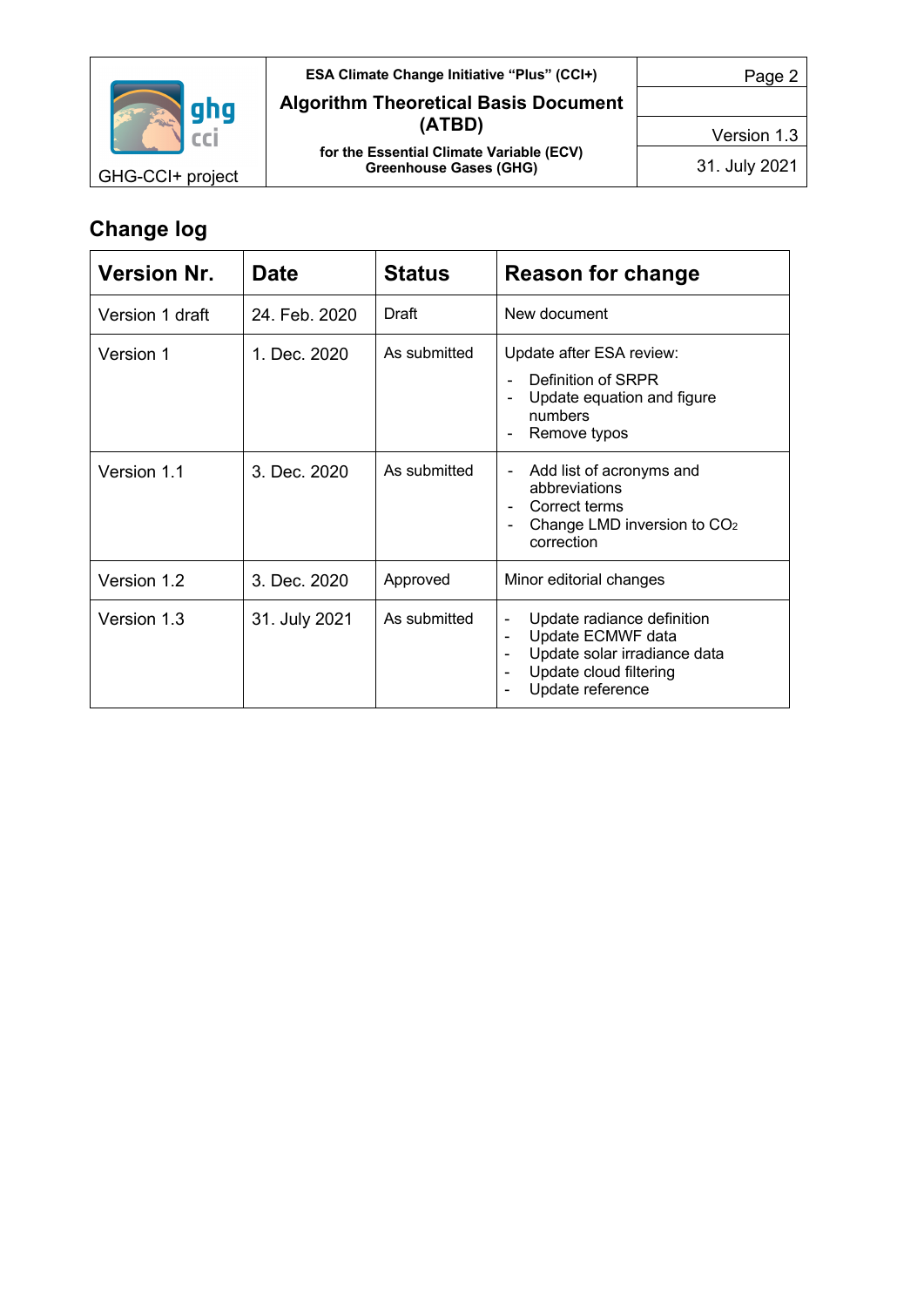|                  | <b>ESA Climate Change Initiative "Plus" (CCI+)</b>                        | Page 3        |
|------------------|---------------------------------------------------------------------------|---------------|
| aha              | <b>Algorithm Theoretical Basis Document</b>                               |               |
|                  | (ATBD)                                                                    | Version 1.3   |
| GHG-CCI+ project | for the Essential Climate Variable (ECV)<br><b>Greenhouse Gases (GHG)</b> | 31. July 2021 |

# **Table of Contents**

| 1 |       |  |    |
|---|-------|--|----|
|   | 1.1   |  |    |
| 2 |       |  |    |
|   | 2.1   |  |    |
|   | 2.1.1 |  |    |
|   | 2.2   |  |    |
|   | 2.2.1 |  |    |
|   | 2.2.2 |  |    |
|   | 2.2.3 |  |    |
|   | 2.2.4 |  |    |
|   | 2.2.5 |  |    |
|   | 2.3   |  |    |
| 3 |       |  |    |
|   | 3.1   |  |    |
|   | 3.2   |  |    |
|   | 3.2.1 |  |    |
|   | 3.2.2 |  |    |
|   | 3.3   |  |    |
|   | 3.4   |  |    |
|   | 3.4.1 |  |    |
|   | 3.5   |  | 22 |
| 4 |       |  |    |
|   |       |  |    |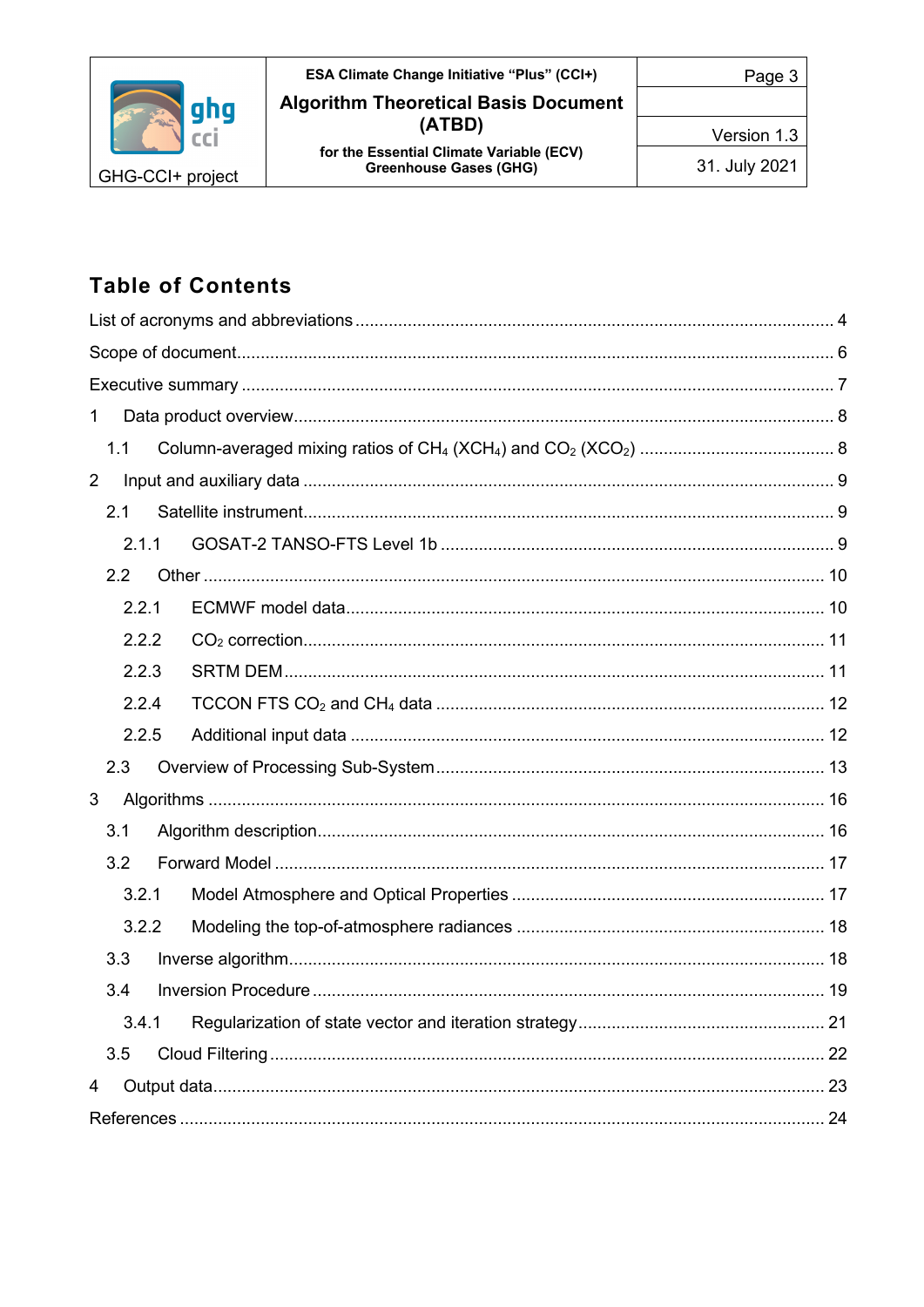

**ESA Climate Change Initiative "Plus" (CCI+) Algorithm Theoretical Basis Document (ATBD) for the Essential Climate Variable (ECV)**

**Greenhouse Gases (GHG)**

Version 1.3

Page 4

31. July 2021

# **List of acronyms and abbreviations**

| <b>Acronym</b>   | <b>Definition</b>                                            |  |
|------------------|--------------------------------------------------------------|--|
| <b>AOT</b>       | <b>Aerosol Optical Thickness</b>                             |  |
| <b>ATBD</b>      | <b>Algorithm Theoretical Basis Document</b>                  |  |
| <b>CAMS</b>      | <b>Copernicus Atmosphere Monitoring Service</b>              |  |
| CCI+             | <b>Climate Change Initiative Plus</b>                        |  |
| CH <sub>4</sub>  | Methane                                                      |  |
| CO               | <b>Carbon Monoxide</b>                                       |  |
| CO <sub>2</sub>  | <b>Carbon Dioxide</b>                                        |  |
| <b>CPU</b>       | <b>Core Processing Unit</b>                                  |  |
| <b>DEM</b>       | <b>Digital Elevation Map</b>                                 |  |
| <b>DFS</b>       | Degrees of Freedom for Signal                                |  |
| <b>ECMWF</b>     | European Centre for Medium Range Weather Forecasting         |  |
| <b>ESA</b>       | European Space Agency                                        |  |
| <b>FP</b>        | Full Physics retrieval method                                |  |
| <b>FTIR</b>      | <b>Fourier Transform InfraRed</b>                            |  |
| <b>FTS</b>       | Fourier Transform Spectrometer                               |  |
| <b>GHG</b>       | GreenHouse Gas                                               |  |
| <b>GOSAT</b>     | <b>Greenhouse Gases Observing Satellite</b>                  |  |
| <b>HSRS</b>      | Hybrid Solar Reference Spectrum                              |  |
| <b>ISRF</b>      | <b>Instrument Spectral Response Function</b>                 |  |
| <b>JAXA</b>      | Japan Aerospace Exploration Agency                           |  |
| L1               | Level 1                                                      |  |
| L2               | Level 2                                                      |  |
| <b>LMD</b>       | Laboratoire de Météorologie Dynamique                        |  |
| <b>NA</b>        | Not applicable                                               |  |
| <b>NASA</b>      | National Aeronautics and Space Administration                |  |
| <b>NetCDF</b>    | Network Common Data Format                                   |  |
| <b>NIR</b>       | Near Infrared                                                |  |
| O <sub>2</sub>   | Oxygen                                                       |  |
| ppb              | Parts per billion                                            |  |
| ppm              | Parts per million                                            |  |
| <b>PUG</b>       | <b>Product User Guideline</b>                                |  |
| <b>RAA</b>       | <b>Relative Azimuth Angle</b>                                |  |
| RemoTeC          | Remote Sensing of Greenhouse Gases for Carbon Cycle Modeling |  |
| <b>SCIAMACHY</b> | Scanning Imaging Absorption Spectrometer for Atmospheric     |  |
|                  | CHartographY                                                 |  |
| <b>SRPR</b>      | <b>SRON Proxy</b>                                            |  |
| <b>SRON</b>      | SRON Netherlands Institute for Space Research                |  |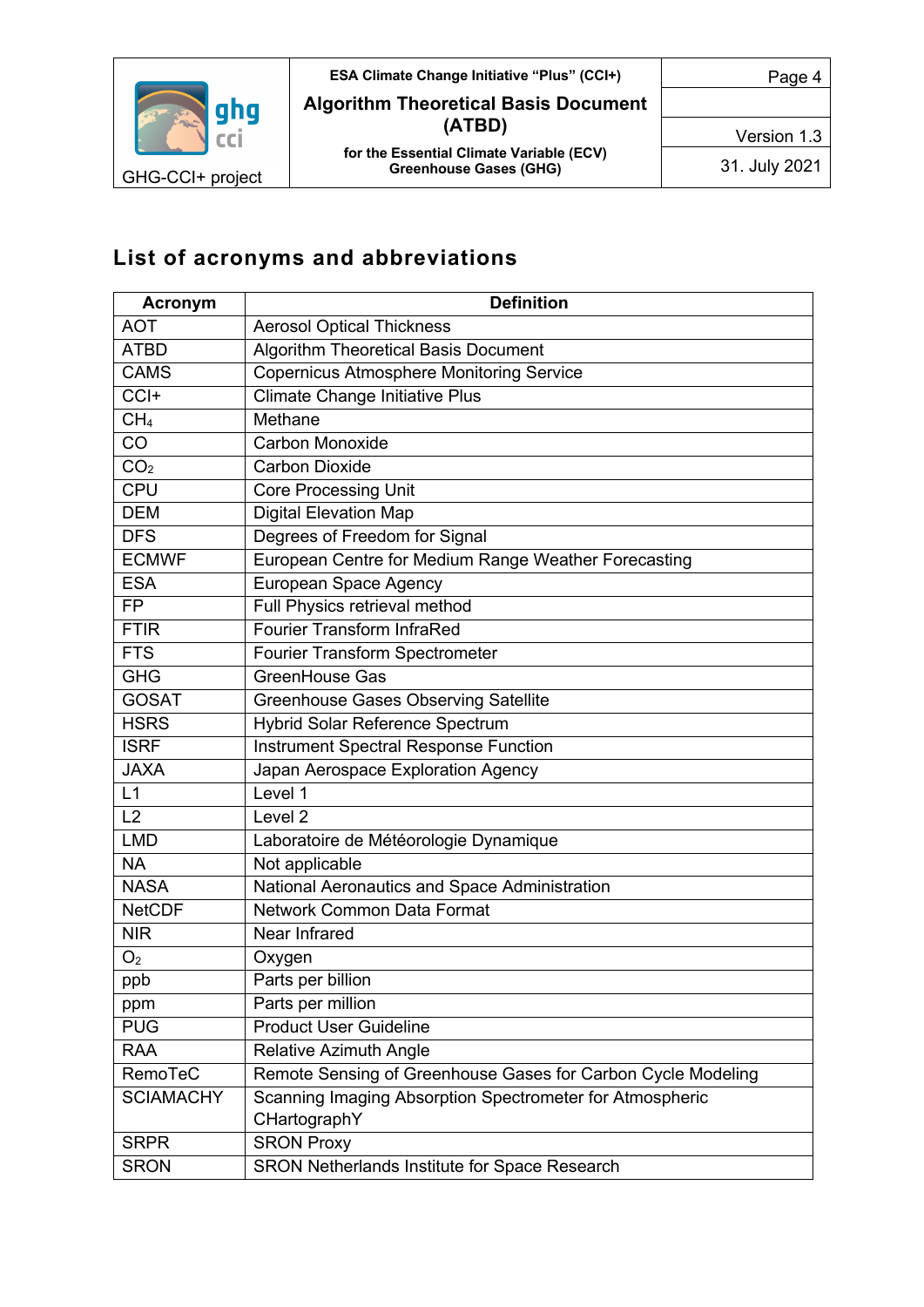

GHG-CCI+ project

#### **ESA Climate Change Initiative "Plus" (CCI+) Algorithm Theoretical Basis Document (ATBD) for the Essential Climate Variable (ECV) Greenhouse Gases (GHG)**

Page 5

Version 1.3

31. July 2021

| <b>SRTM</b>      | <b>Shuttle Radar Topography Mission</b>                                   |
|------------------|---------------------------------------------------------------------------|
| <b>SWIR</b>      | <b>Short Wave Infrared</b>                                                |
| <b>SZA</b>       | Solar Zenith Angle                                                        |
| <b>TANSO</b>     | Thermal And Near infrared Sensor for carbon Observation                   |
| <b>TCCON</b>     | <b>Total Carbon Column Observing Network</b>                              |
| <b>TIR</b>       | <b>Thermal Infrared</b>                                                   |
| <b>TM</b>        | <b>Transport Model</b>                                                    |
| <b>TSIS</b>      | <b>Total and Spectral Solar Irradiance Sensor</b>                         |
| <b>VZA</b>       | Viewing Zenith Angle                                                      |
| XCO <sub>2</sub> | Column-averaged dry-air mixing ratios (mole fractions) of CO2             |
| XCH <sub>4</sub> | Column-averaged dry-air mixing ratios (mole fractions) of CH <sub>4</sub> |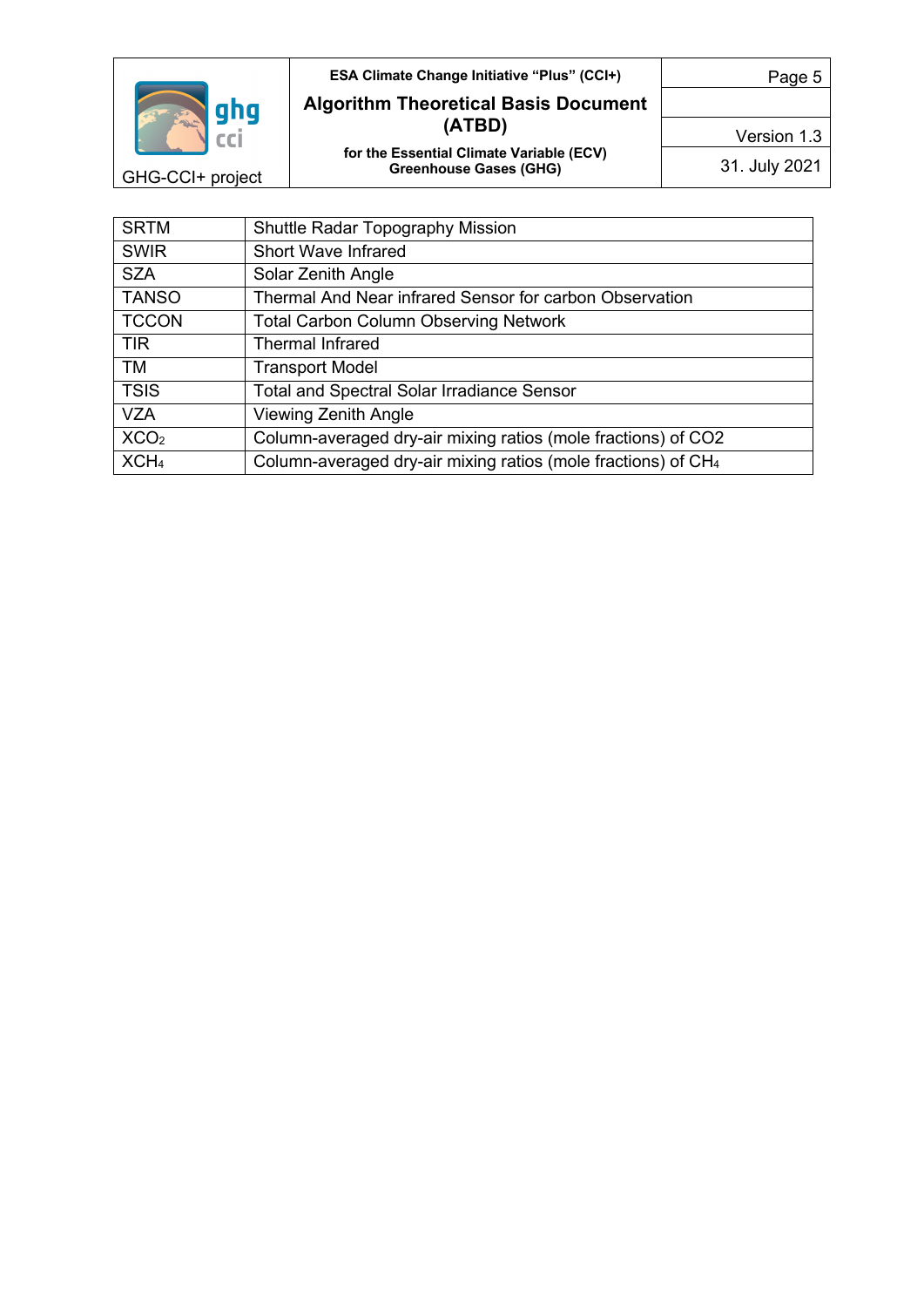

## **Scope of document**

This Algorithm Theoretical Basis Document (ATBD) describes the SRON-RemoTeC algorithm used to generate the CH4\_GO2\_SRPR product. GO2 stands for GOSAT-2 and SRPR is an abbreviation for the "SRON Proxy" product.

The RemoTeC algorithm is used to retrieve column averaged dry air mole fraction of methane  $(CH<sub>4</sub>)$ , denoted as  $XCH<sub>4</sub>$ , as well as other parameters included in the Level 2 product CH4\_GO2\_SRPR generated from GOSAT-2 Level 1b spectra.

This document details various input data required for retrievals, physical theory and mathematical background underlying retrieval assumptions, and outlines retrieval implementation and limitations of the approach used.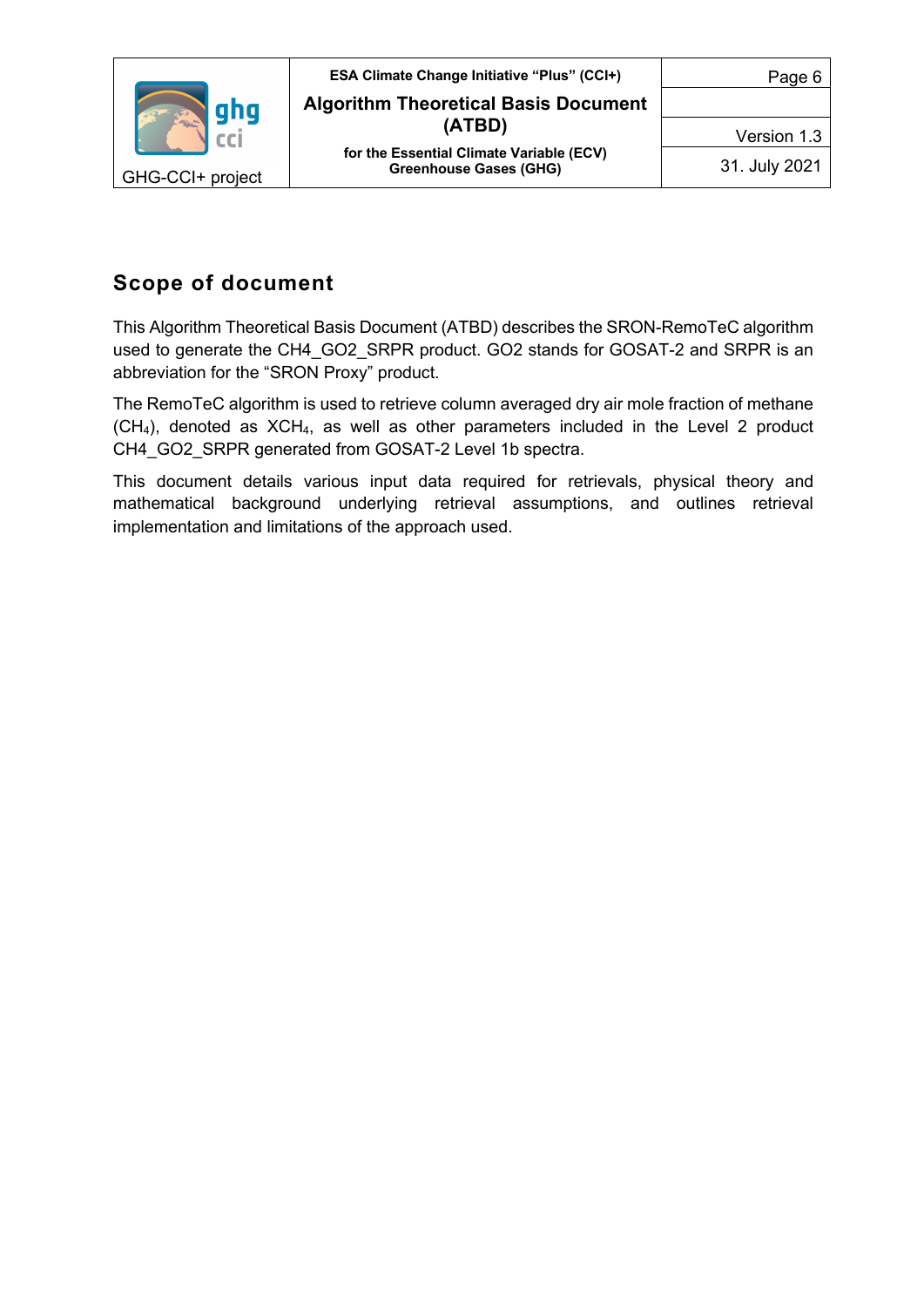

## **Executive summary**

This document describes the RemoTeC algorithm for GHG retrieval from the GOSAT-2 instrument. The algorithm is based on the paper of *Butz et al., 2009*. Tests of the retrieval algorithm have been performed on synthetic GOSAT data (*Butz et al., 2010*), and applied to real GOSAT data (*Butz et al., 2011; Schepers et al., 2012; Guerlet et al., 2013*). Here we apply the retrieval for the first time to GOSAT-2 data*.*

In order to account for the effect of aerosols and cirrus, the proxy method retrieves both the  $CH<sub>4</sub>$  and  $CO<sub>2</sub>$  column under the assumption of a non-scattering atmosphere assuming that scattering effects cancel by taking the ratio of the 2 is calculated. XCH<sub>4</sub> is then calculated by multiplying the ratio with  $XCO<sub>2</sub>$  obtained from a model. Additional fit parameters are the surface albedo and its 1st order spectral dependence in all bands, and the total column of water vapor, respectively.

In order to obtain a proper characterization of the retrieved XCH4, it is important to first retrieve a vertical profile (layer averaged number density in different layers of the model atmosphere) and use this retrieved vertical profile to calculate the vertical column. Here, we choose to provide the vertical column as a product, and not the full profile, because the Degrees of Freedom for Signal (DFS) of the retrieved  $CH_4$  and  $CO_2$  profile is about 1. The inversion is performed using Phillips-Tikhonov regularization in combination with a reduced step size Gauss-Newton iteration scheme.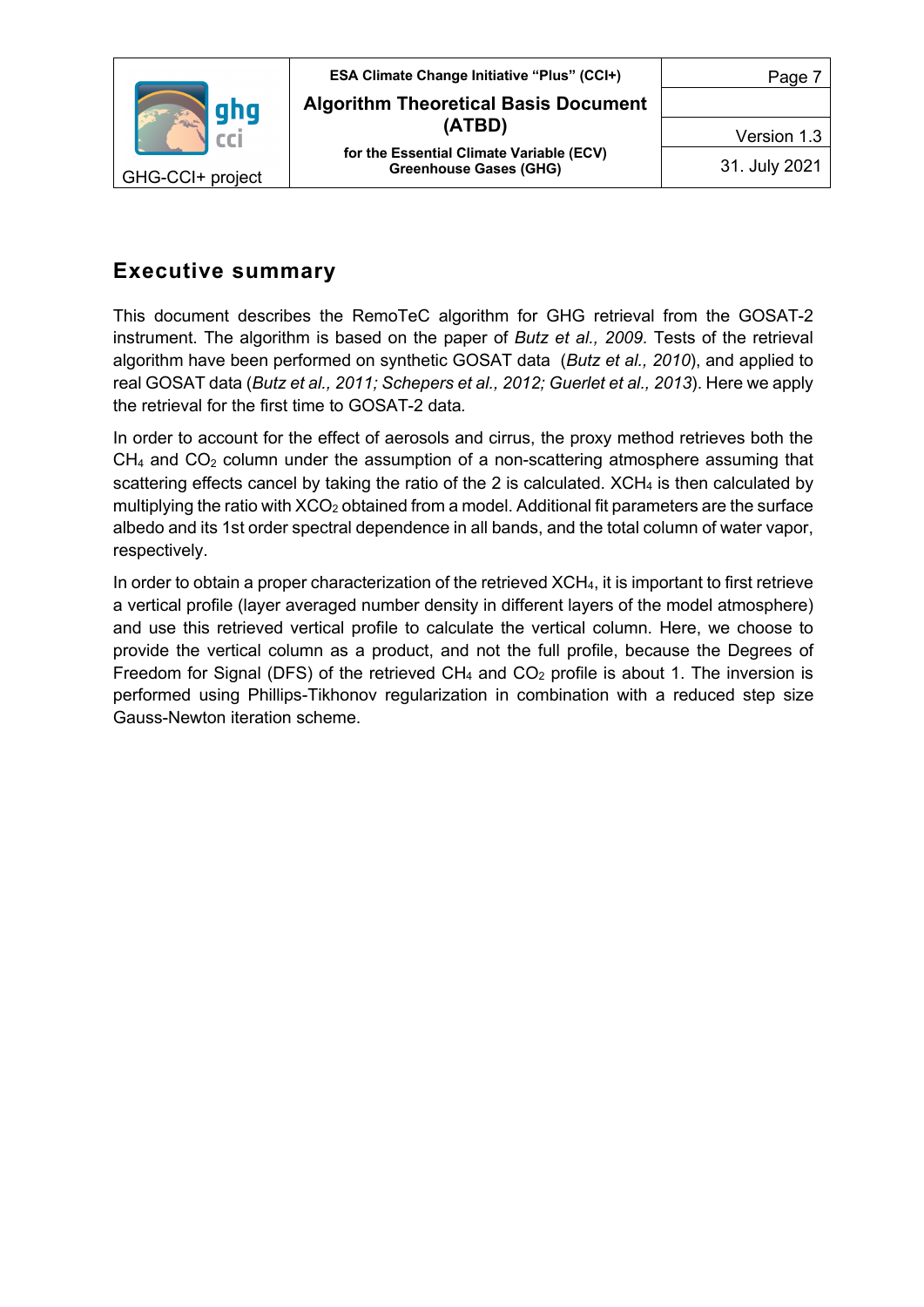

## **1 Data product overview**

# **1.1 Column-averaged mixing ratios of CH4 (XCH4) and CO2 (XCO2)**

In this section an overview of the data product (specified in terms of variable, its property, processing level(s) and instrument(s)) is given.

The data products:

• Column-averaged dry-air mixing ratios (mole fractions) of  $CH<sub>4</sub>$ , denoted XCH<sub>4</sub> (in parts per billion, ppb).

In the following, several satellite instruments are shortly described which are used or can be used to generate the XCH<sub>4</sub> data product CH4\_GO2\_SRPR.

TANSO-FTS-2 is a Fourier-Transform-Spectrometer (FTS) onboard the Japanese GOSAT-2 satellite (*Nakajima et al., 2017*). The Japanese Greenhouse gases Observing SATellite-2 (GOSAT-2) was launched on 29th October 2018 and started operational observations form February 2019. GOSAT-2 provides dedicated global measurements of total column  $CO<sub>2</sub>$  and  $CH_4$  from its SWIR bands. GOSAT-2 covers the relevant  $CO_2$ ,  $CH_4$  and  $O_2$  absorption bands in the NIR and SWIR spectral region as needed for accurate  $XCO<sub>2</sub>$  and  $XCH<sub>4</sub>$  retrieval (in addition GOSAT-2 also covers a large part of the Thermal Infrared (TIR) spectral region). The spectral resolution of TANSO-FTS-2 is much higher compared to SCIAMACHY and also the ground pixels are smaller (9.7 km compared to several 10 km for SCIAMACHY). However, in contrast to SCIAMACHY, the GOSAT-2 scan pattern consists of non-consecutive individual ground pixels, i.e., the scan pattern is not gap-free. For a good general overview about GOSAT-2 see also http://www.GOSAT-2.nies.go.jp/.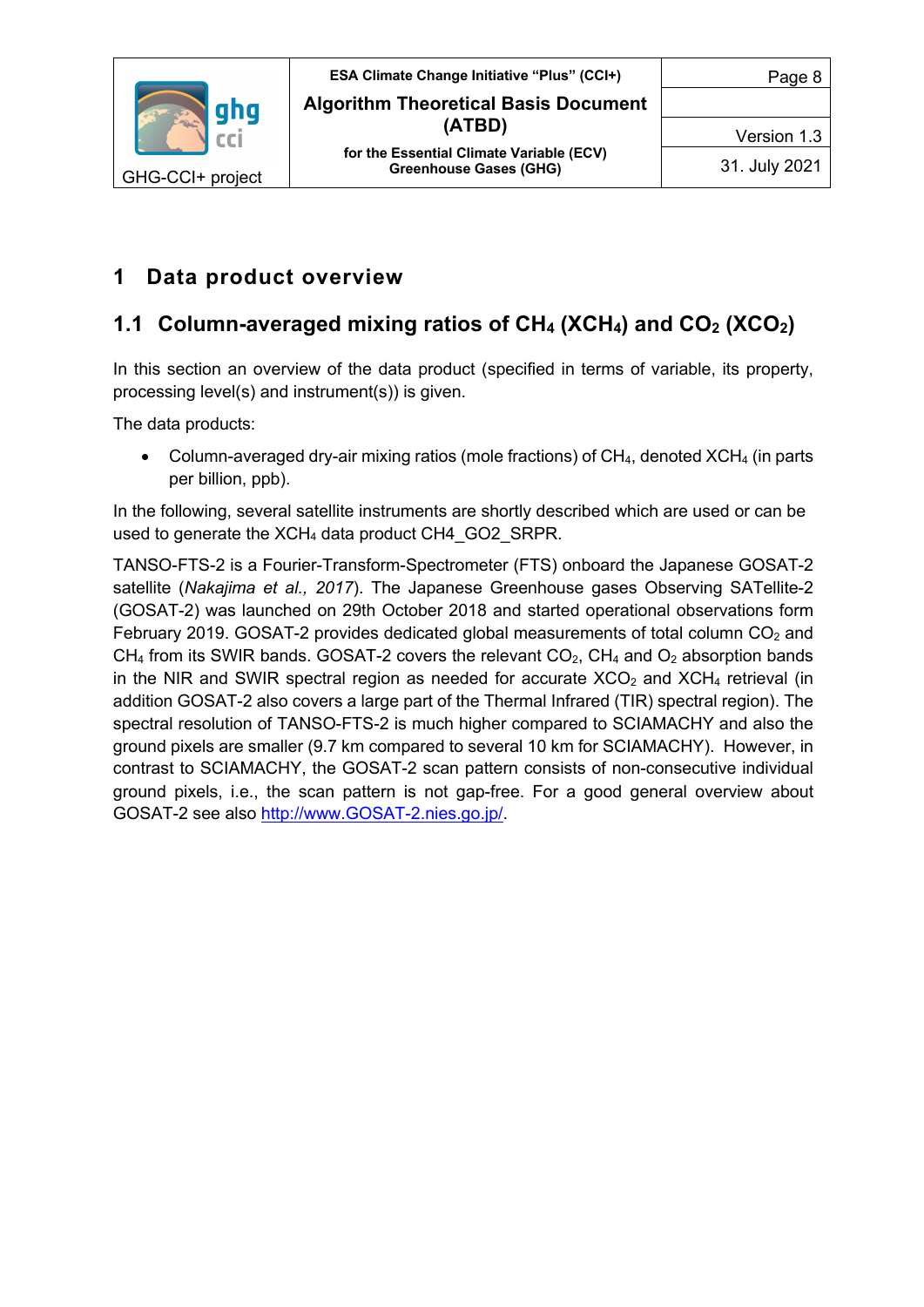

Version 1.3

31. July 2021

## **2 Input and auxiliary data**

## **2.1 Satellite instrument**

#### **2.1.1 GOSAT-2 TANSO-FTS Level 1b**

Level 1b data of the TANSO-FTS-2 (Thermal And Near-infrared Sensor for carbon Observation - Fourier Transform Spectrometer) onboard GOSAT-2 (Greenhouse gas Observing SATellite) are needed in the project to produce the total column CO2 and CH4 products. They serve as input for the retrieval algorithms to be used in this project.

The TANSO-FTS-2 instrument (*Nakajima et al., 2017*) has five spectral bands with a high spectral resolution 0.2 cm<sup>-1</sup>. Three operate in the SWIR at 0.75-0.77, 1.56-1.69 and at the extended 1.92-2.33 μm range, providing sensitivity to the near-surface absorbers. The fourth and fifth channels operating in the thermal infrared between 5.5-8.4 and 8.4-14.3 µm providing mid-tropospheric sensitivity. FTS-2 observes sunlight reflected from the earth's surface and light emitted from the atmosphere and the surface. The former is observed in the spectral bands 1 through 3 of FTS in the daytime, and the latter is captured in band 4 and 5 during both the day and the night. Within this project only level 1 data from the SWIR channels 1-3 will be used. Prior to reaching the detectors of the instrument, the light in the bands 1 through 3 is split into two orthogonally-polarized components and measured independently. The intensity component of Stokes vector is approximated by the mean of parallel (P) and perpendicular (S) components (*O'Brien et al., 2013*).

The measurement strategy of TANSO-FTS-2 is optimized for the characterization of continental-scale sources and sinks. TANSO-FTS-2 utilizes a pointing mirror to perform offnadir measurements at the same location on each 6-day repeat cycle. The pointing mirror allows TANSO-FTS-2 to observe up to ±35° across track and ±40° along-track. These measurements nominally consist of 5 across track points spaced ~160km apart with a ground footprint diameter of approximately 9.7 km and a 4 second exposure duration. The satellite has an Intelligent pointing Monitor camera which makes it possible to adjust the line of sight of the FTS to steer away from cloud contaminated areas. Whilst the majority of data is limited to measurements over land where the surface reflectance is high, TANSO-FTS-2 also observes in sunglint mode over the ocean.

| <b>Channel</b> | <b>Wavelength range [nm]</b> | Resolution $\text{[cm}^{\text{-}1}]$ |
|----------------|------------------------------|--------------------------------------|
|                | 758-775                      | 0.2                                  |
|                | 1460-1720                    | ገ ጋ                                  |
|                | 1920-2330*                   | ገ ጋ                                  |
|                | 5560-8400                    | כי                                   |
|                | 8400-14300                   |                                      |

Table 1: GOSAT-FTS bands.

**\*GOSAT-1 only had a spectral range up to 2080nm.**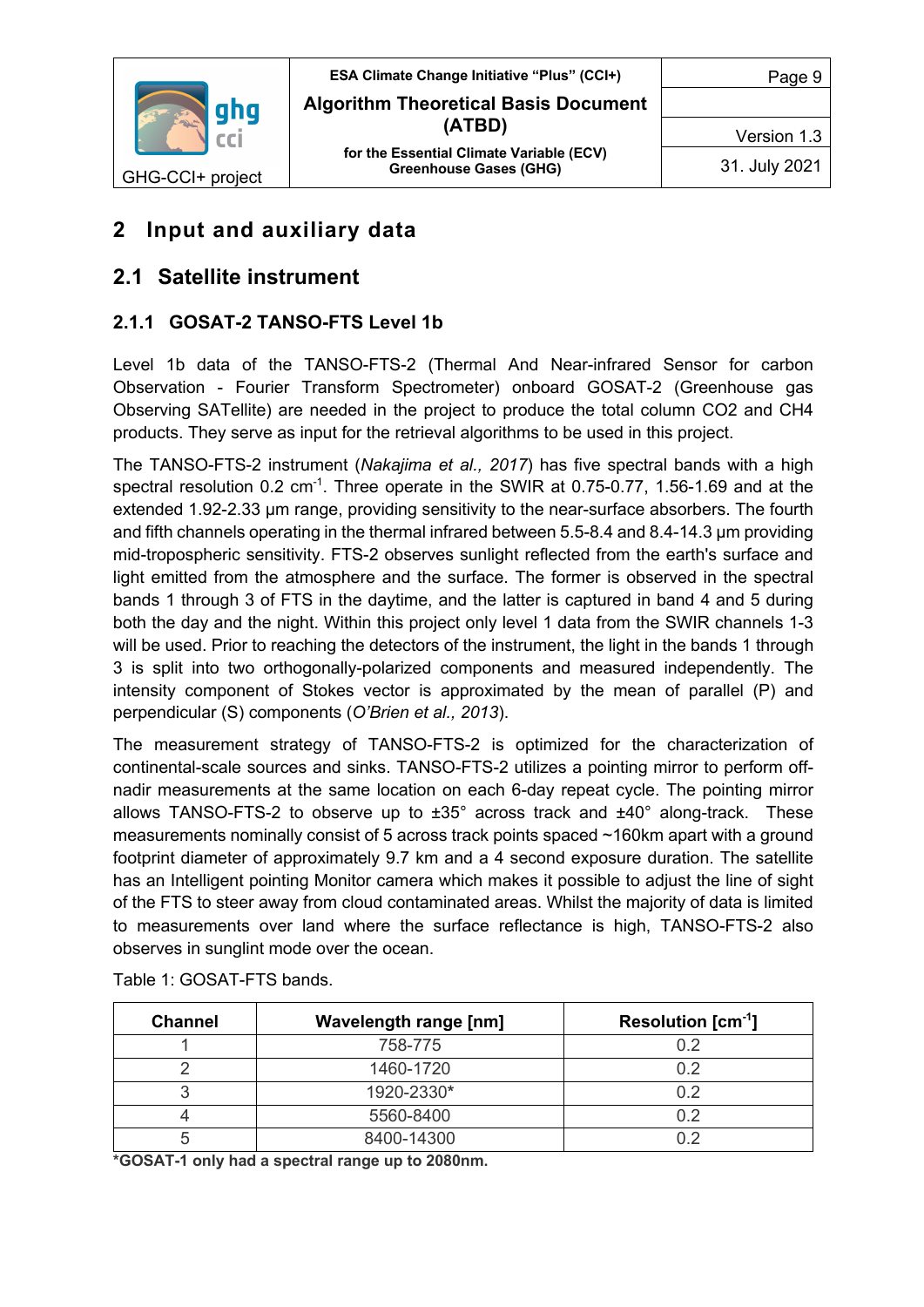

*Data availability & coverage***:** TANSO-FTS-2 Level-1b data are available since February 2019. *Source data product name & reference to product technical specification documents*: GOSAT FTS-2 L1A/L1B Product Description Document, Japan Aerospace Exploration Agency, July 2019, GST-18005, available through https://prdct.gosat-2.nies.go.jp/en/documents/JAXA\_GOSAT-2\_FTS-

2\_L1\_Data\_Description\_Document\_101101\_en.pdf

*Data quality and reliability*: The quality of the retrieved CO<sub>2</sub> and CH<sub>4</sub> columns has been tested against ground-based observations (i.e. the TCCON network) and has shown to be of good quality. The spectral bands showed some irregularities which required a shortened retrieval window  $(O_2$  A-band) and spectral intensity offsets for each of the bands. This in effect worsened the cost function  $\chi^2$  of the fits compared to similar GOSAT-1 retrievals and the estimated uncertainties of the species. However, comparison to TCCON observations showed that the retrieval products of both the GOSAT-1 and GOSAT-2 are of similar quality.

## **2.2 Other**

#### **2.2.1 ECMWF model data**

The retrieval algorithms to produce vertical columns of  $CO<sub>2</sub>$  and  $CH<sub>4</sub>$  need as input for each scene the temperature vertical profile, pressure vertical profile, specific humidity vertical profile, and wind speed. Here, temperature and pressure are needed to calculate absorption cross sections, the specific humidity vertical profile is needed to account for water vapor absorption, and the wind speed is needed to calculate the Fresnel reflection contribution on a rough ocean surface. The meteorological data mentioned above will be taken from the ECMWF model.

*Originating system*: ECMWF has developed one of the most comprehensive earth-system models available anywhere. The ECMWF model is uses the '4D-Var' data assimilation approach, which provides a physically consistent best fit to observations. For this project the ERA-5 data are used.

*Data class***:** Model *Required ECMWF data***:** *Class***:** ERA-5 *Stream*: Atmospheric model *Type*: Analysis *Dates*: 01/08/2019 to - *Time*: 00:00:00,03:00:00, 06:00:00, 09:00:00, 12:00:00, 15:00:00, 18:00:00, 21:00:00 Spatial grid: T639 Quasi-uniform Gaussian grid (~0.28°, 31km) Parameters at model levels:

- temperature, specific humidity (all levels)
- logarithm of surface pressure, geopotential (lowest level)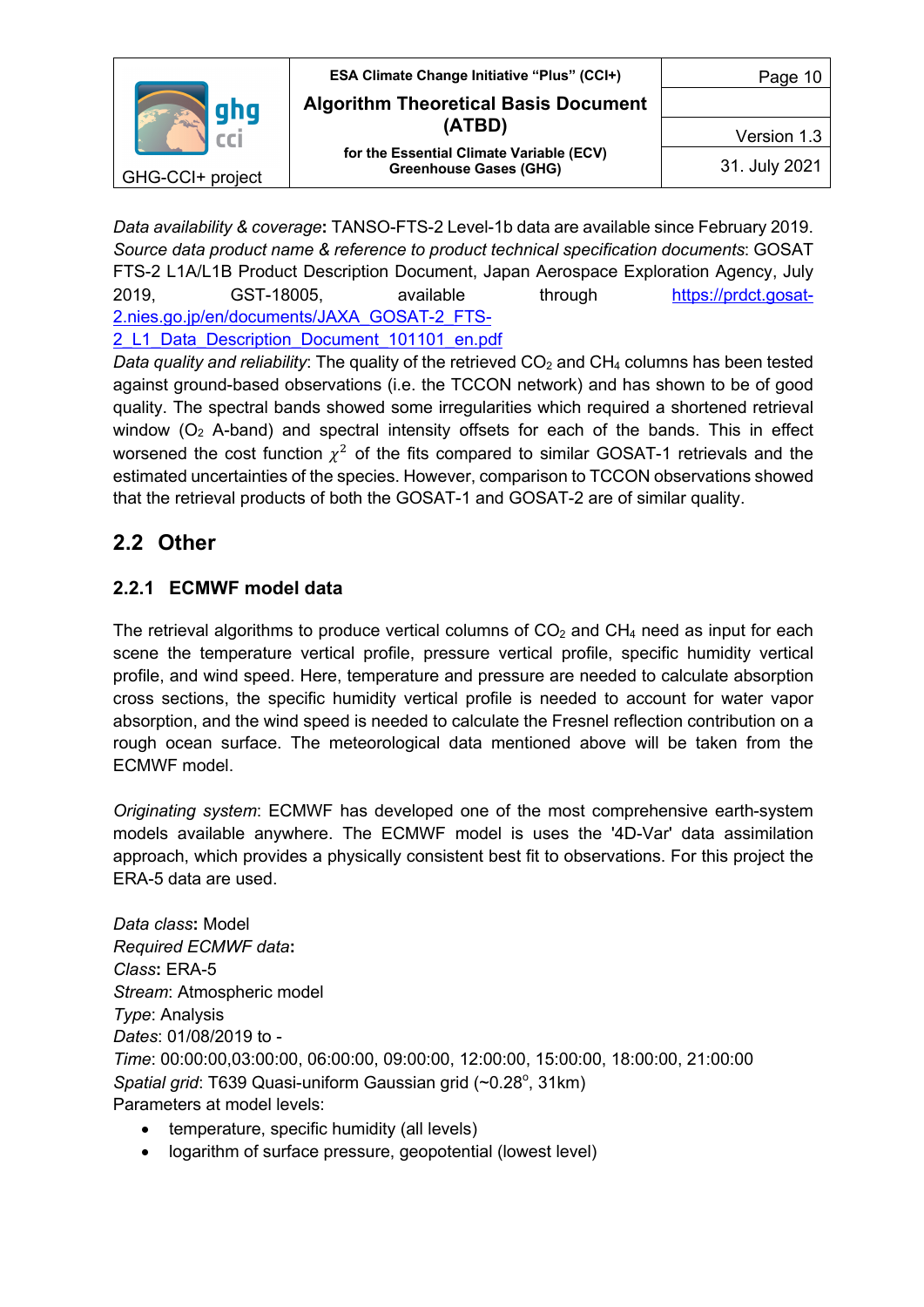

Parameters at surface:

- 10 meter U wind component
- 10 meter V wind component

*Data availability & coverage***:** All data are required on a global scale, with a typical delay of three months.

*Data quality and reliability:* The ECMWF model data sets are widely considered to be among the best available data sets for meteorological parameters.

#### **2.2.2 CO2 correction**

The retrieval algorithm for CH4 columns that are based on the "proxy approach" retrieve the ratio of the CH<sub>4</sub> and CO<sub>2</sub> columns, where the CO<sub>2</sub> column serves as a proxy for the light path. In order to obtain the  $CH_4$  column, the retrieved ratio needs to be multiplied by the best estimate of the  $CO<sub>2</sub>$  column. For this purpose, we use  $CO<sub>2</sub>$  from the Copernicus Atmosphere Monitoring Service (CAMS).

*Originating system*: The inversion product used here is the official CAMS v18r2 product that exclusively assimilates about 130 sites of surface air sample measurements from the Global Atmosphere Watch programme.

*Data class***:** Model

*Data availability & coverage***:** CAMS provides global 3-hourly data at a spatial resolution of 3.75 by 1.89 degree. Data are typically available within one year.

*Source data product name & reference to product technical specification documents*: *Chevallier, 2019*.

*Data quality and reliability*: The CAMS v18r2 inversion product has been validated with many independent measurements and is considered to provide be an accurate global  $CO<sub>2</sub>$  data set.

#### **2.2.3 SRTM DEM**

The RemoTeC retrieval algorithm for  $CO<sub>2</sub>$  and  $CH<sub>4</sub>$  columns from GOSAT-2 use information about the surface elevation from an extended SRTM digital elevation map.

*Originating system*: The original Shuttle Radar Telemetry Mission (SRTM) was provided by the United States National Aeronautics and Space Administration (NASA). The dataset used (DEM3) is based on the SRTM dataset and includes extrapolation and gap filling from various sources.

*Data class***:** Model

*Sensor type and key technical characteristics***:** n/a

*Data availability & coverage***:** The original SRTM dataset provides elevation data ranging from 56 degrees south to 60 degrees north at a 90 meter resolution. The adjusted DEM3 dataset extends the coverage, while keeping the 90 meter resolution.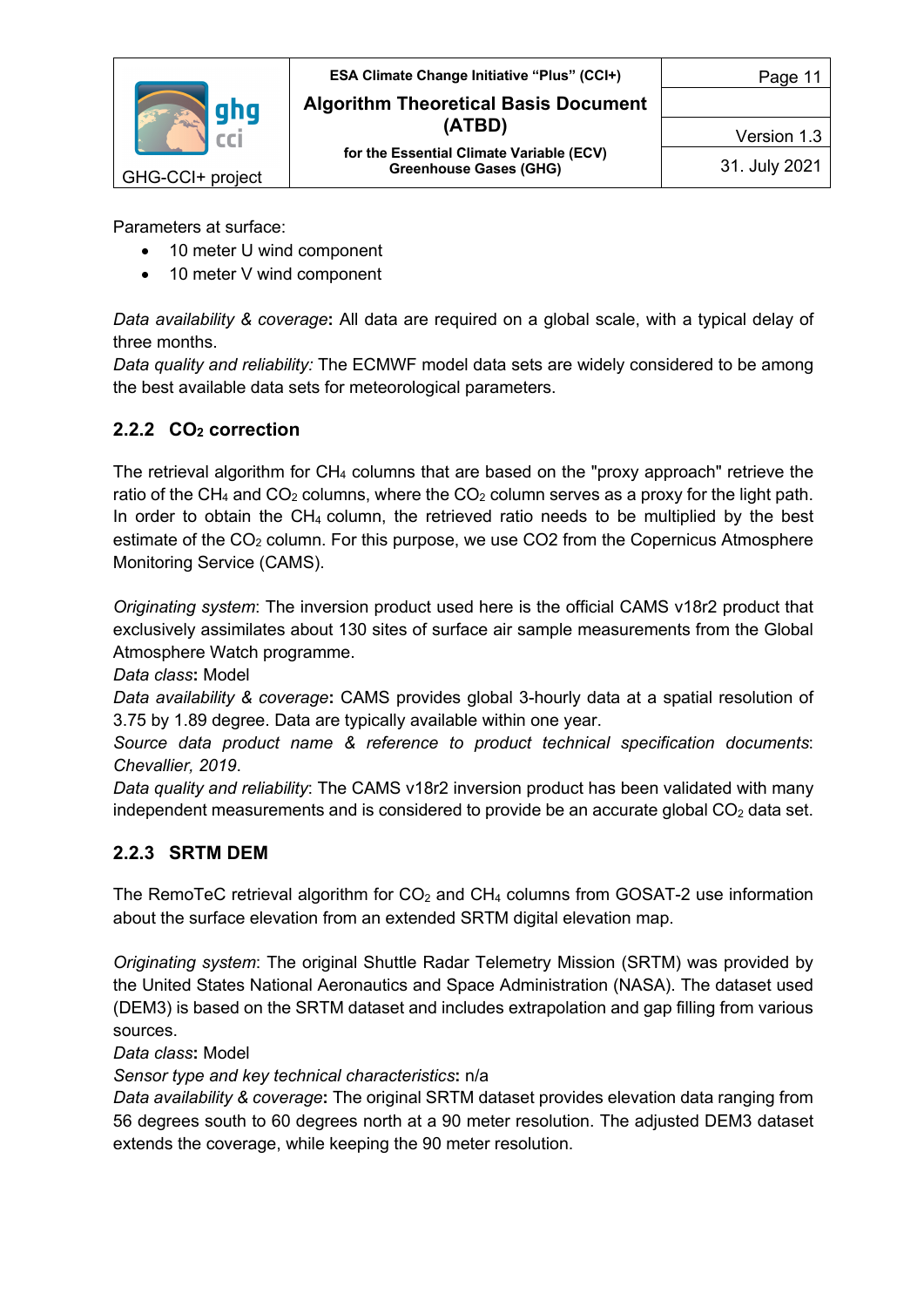

*Source data product name & reference to product technical specification documents*: http://www.viewfinderpanoramas.org/dem3.html.

#### **2.2.4 TCCON FTS CO2 and CH4 data**

TCCON data for  $CO<sub>2</sub>$  and CH<sub>4</sub> is available for public for all TCCON stations (https://tcconwiki.caltech.edu/). We use the GGG2014 official release of the data product.

#### *Originating system*: Ground based

*Data class***:** Ground based

*Sensor type and key technical characteristics***:** The measurements are performed using the solar absorption spectroscopy in the near infrared using an FTS.

*Data availability & coverage***:** Coverage is limited to the locations of the TCCON stations themselves. Depending on the instrument setting (land or sunglint), we use different TCCON stations for validation. Data is typically available only after one year, although some stations deliver on a more regular interval (3 months).

*Source data product name & reference to product technical specification documents*: *Wunch et al., 2015*

*Data quantity*: Individual measurements can be taken in intervals of about 20 min. The observations can only be taken with the direct sunlight. This limits the amount of data, which is different from site to site.

*Data quality and reliability*: For XCO<sub>2</sub> the precision is 0.25% (1ppm) and the systematic error (bias) is 0.2% (0.8 ppm). For  $XCH_4$  the precision is 0.40% (7ppb) and the systematic error (bias) is also 0.40% (7 ppb).

#### **2.2.5 Additional input data**

- Absorption cross sections: For the retrieval lookup-tables are used with pre-calculated absorption cross sections of the species of interest  $(O_2, CO_2, CH_4, and H_2O)$  as a function of wavenumber, temperature, and pressure. One lookup-table per species and per spectral band is being used. At the start of processing at a given CPU (Figure 3) the cross-section lookup table is read into memory.
- Aerosol optical properties: A lookup table is being used with pre-calculated aerosol optical properties (Mie and t-Matrix theory) as a function of size parameter and refractive index.
- Solar source: The solar source for the forward simulation uses data of extraterrestrial irradiance from the Total and Spectral Solar Irradiance Sensor-1 Hybrid Solar Reference Spectrum (TSIS-1 HSRS). It covers a temporally constant irradiance spectrum between 200 and 2700 nm with a spectral resolution of 0.001 nm (*Coddington et al., 2021*). The TSIS-1 HSRS data are downloaded from https://lasp.colorado.edu/lisird/data/tsis1\_hsrs.
- Retrieval settings: A file is read in with retrieval settings such as fit parameters, spectral range, etc.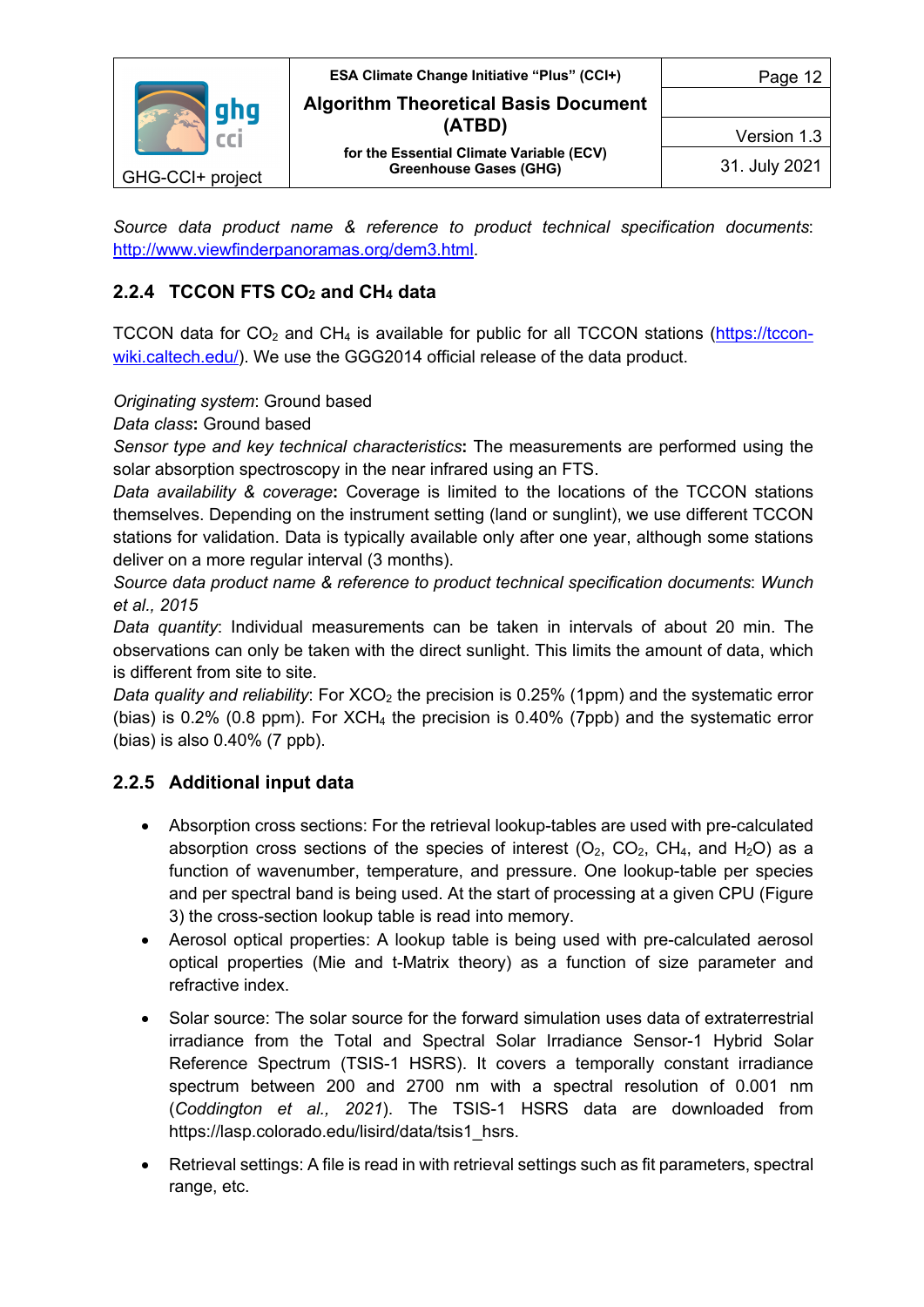

## **2.3 Overview of Processing Sub-System**

Figure 1 provides a schematic overview of the RemoTeC GHG-CCI+ processing sub system at SRON. The first step is to download the required data from the respective data servers to SRON. GOSAT-2 L1b and ECMWF data are dynamic datasets that are continuously updated, while the SRTM topography is a static dataset. In the next step a pre-processing program is combining all relevant information per GOSAT-2 ground pixel. This includes interpolation of ECMWF data in space and time to the coordinates of the GOSAT-2 ground pixel, calculating the average height of a GOSAT-2 ground pixel and its standard deviation from the topography database.



Figure 1: Schematic overview of the RemoTeC algorithm processing sub-system.

The pre-processor produces for each GOSAT-2 L1B file an auxiliary input file, hereafter referred to as the 'retrieval ini' file that contains this information. In the next step columns of  $CO<sub>2</sub>$ , CH<sub>4</sub>, H<sub>2</sub>O, and O<sub>2</sub> are retrieved under the assumption of an atmosphere without aerosol/cirrus/cloud scattering (see 'RemoTeC non scattering mode' in Figure 1). The outcome of these retrievals is written in an ASCII file (intermediate output) and is used to generate the RemoTeC XCH4 proxy product and for cloud filtering to select scenes to be processed by the RemoTeC Full Physics algorithm (see Section 3.5). Subsequently the intermediate output will go into *a posterior* filtering procedure, quality check (based on non-convergence, parameter boundary hits, retrieved aerosol parameters), and bias correction and finally a NetCDF output file is created (*PUG\_CH4\_GO2\_SRPR, 2021*).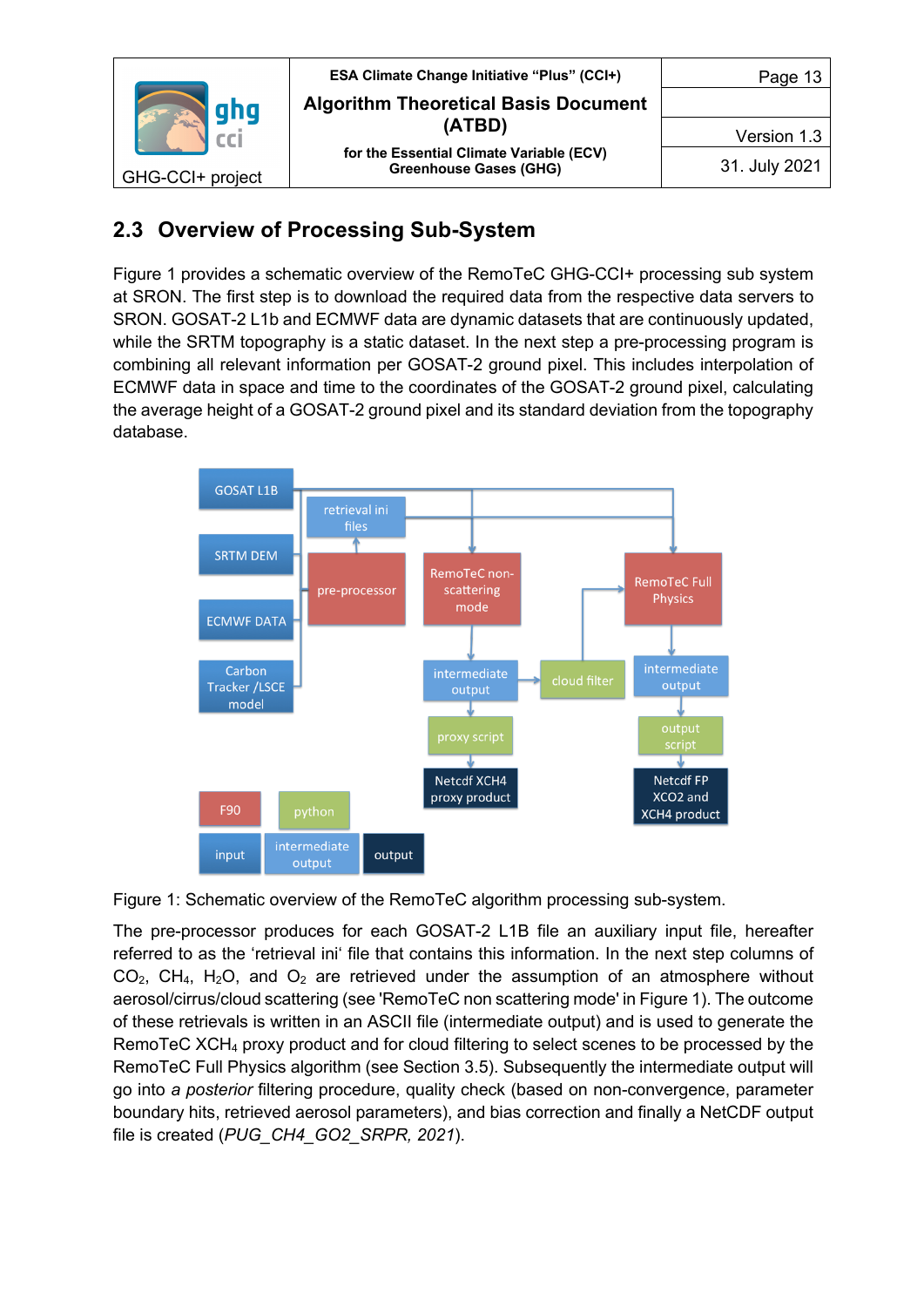

Figure 2: Schematic overview of the RemoTeC retrieval procedure including multi-threading.

Figure 1 gives a schematic overview of the core RemoTeC retrieval algorithm (same for nonscattering and Full Physics). Here, multi-threading capability is implemented using *openMP,*  where different ground pixels are divided over multiple threads. Figure 2 shows the processing per ground pixel (i.e. for a single thread) in more detail.

The static input that is required is a lookup table with the relevant absorption cross sections (read into memory at beginning of processing), a lookup table with aerosol optical properties, and a file indicating the retrieval settings (i.e. fit parameters, spectral range, etc.). Further, the auxiliary retrieval input files that are produced by the pre-processor are needed for each GOSAT-2 ground pixel to be processed, together with the GOSAT-2 Level 1b data. The retrieval per pixel is then run (iterative scheme with forward model and inversion module) and after convergence an intermediate (ASCII) output file is created that is used in the a posteriori filtering and quality check (see Figure 3) and the processing of the next ground pixel starts.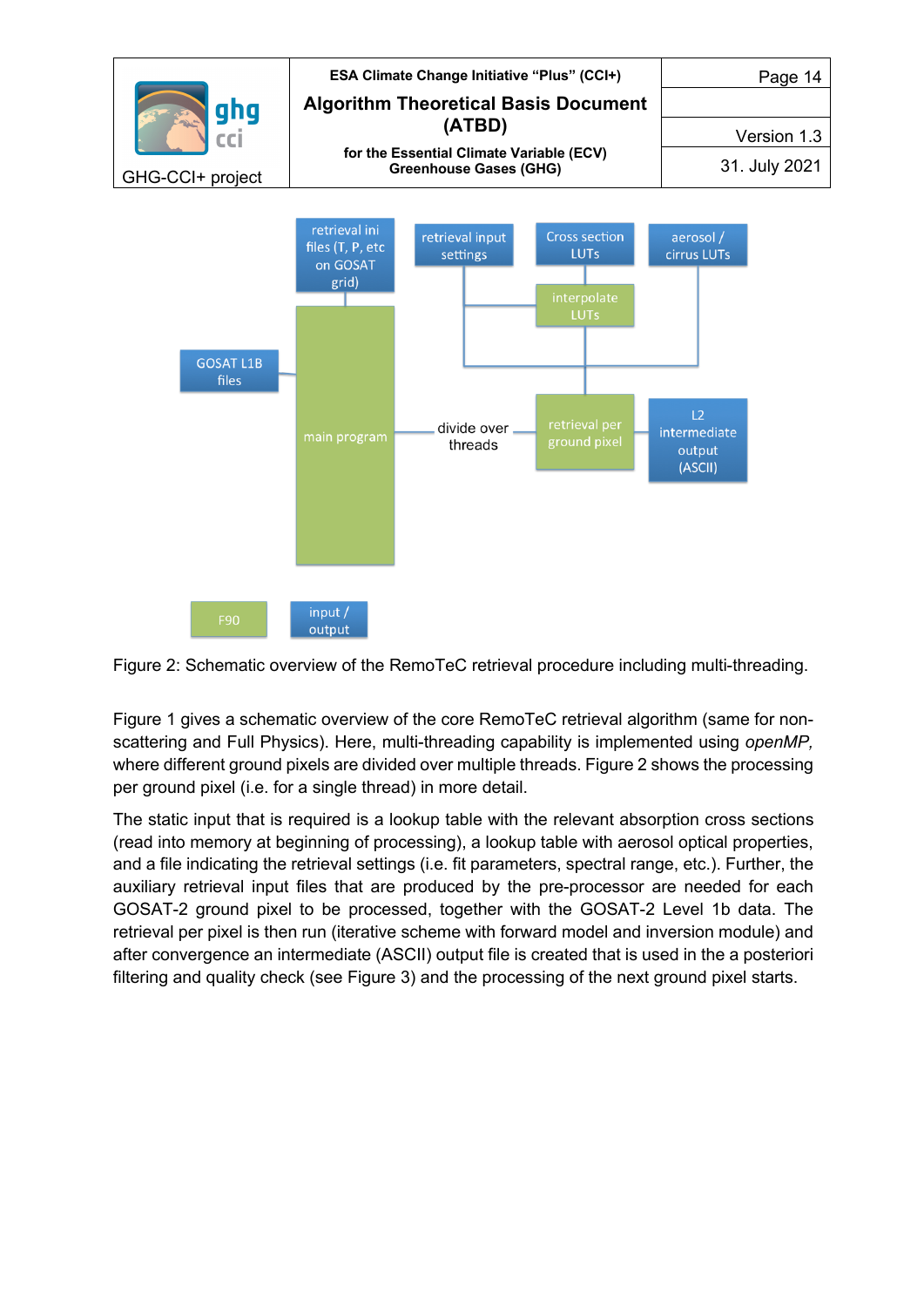

Figure 3: Overview of RemoTeC processing per ground pixel.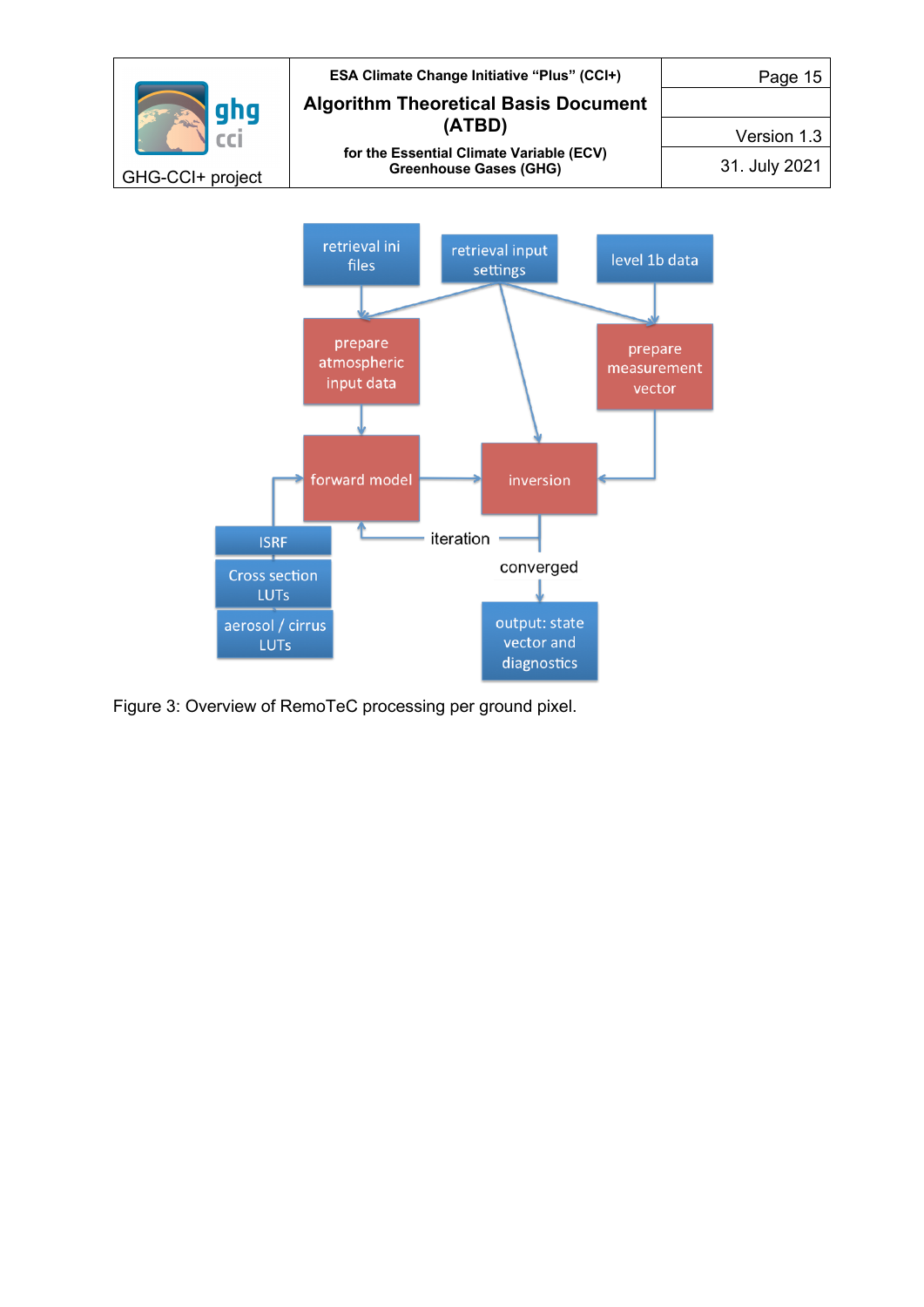

## **3 Algorithms**

## **3.1 Algorithm description**

Any retrieval algorithm aims at inferring an atmospheric state vector x from a measurement vector y. The state vector is linked to the measurement vector through the true forward model  $f(x, b)$  that depends on the state vector x and the vector **b** containing ancillary parameters that are not retrieved,

$$
y = f(x, b) + e_y \tag{1}
$$

where  $\mathbf{e}_v$  represents the measurement noise vector. A retrieval method approximates the true forward model f by a retrieval forward model F, with a forward model error vector  $\mathbf{e}_F$ ,

$$
\mathbf{y} = \mathbf{F}(\mathbf{x}, \mathbf{b}) + \mathbf{e}_y + \mathbf{e}_F \tag{2}
$$

For proxy retrieval from the GOSAT-2 FTS instrument the measurement vector contains the measured intensities in the SWIR (see Table 2).

| <b>Band</b>          | Used spectral range            |
|----------------------|--------------------------------|
| 1 (CO <sub>2</sub> ) | $6170 - 6277$ cm <sup>-1</sup> |
| 2 (CH <sub>4</sub> ) | $6045 - 6138$ cm <sup>-1</sup> |

Table 2: Spectral ranges from the NIR and SWIR band included in the measurement vector.

For the retrieval procedure it is needed that the non-linear forward model is linearized so that the retrieval problem can be solved iteratively. For iteration step  $n$  the forward model is approximated by

$$
F(x, b) \approx F(x_n, b) + K(x_n - x)
$$
\n(3)

where  ${\bf x}_n$  is the state vector for the *n*-th iteration step and **K** is the Jacobian matrix

$$
\mathbf{K} = \frac{\partial \mathbf{F}}{\partial \mathbf{x}} \tag{4}
$$

Below, we will describe the retrieval forward model, state vector, ancillary parameter vector, and the inversion method in more detail.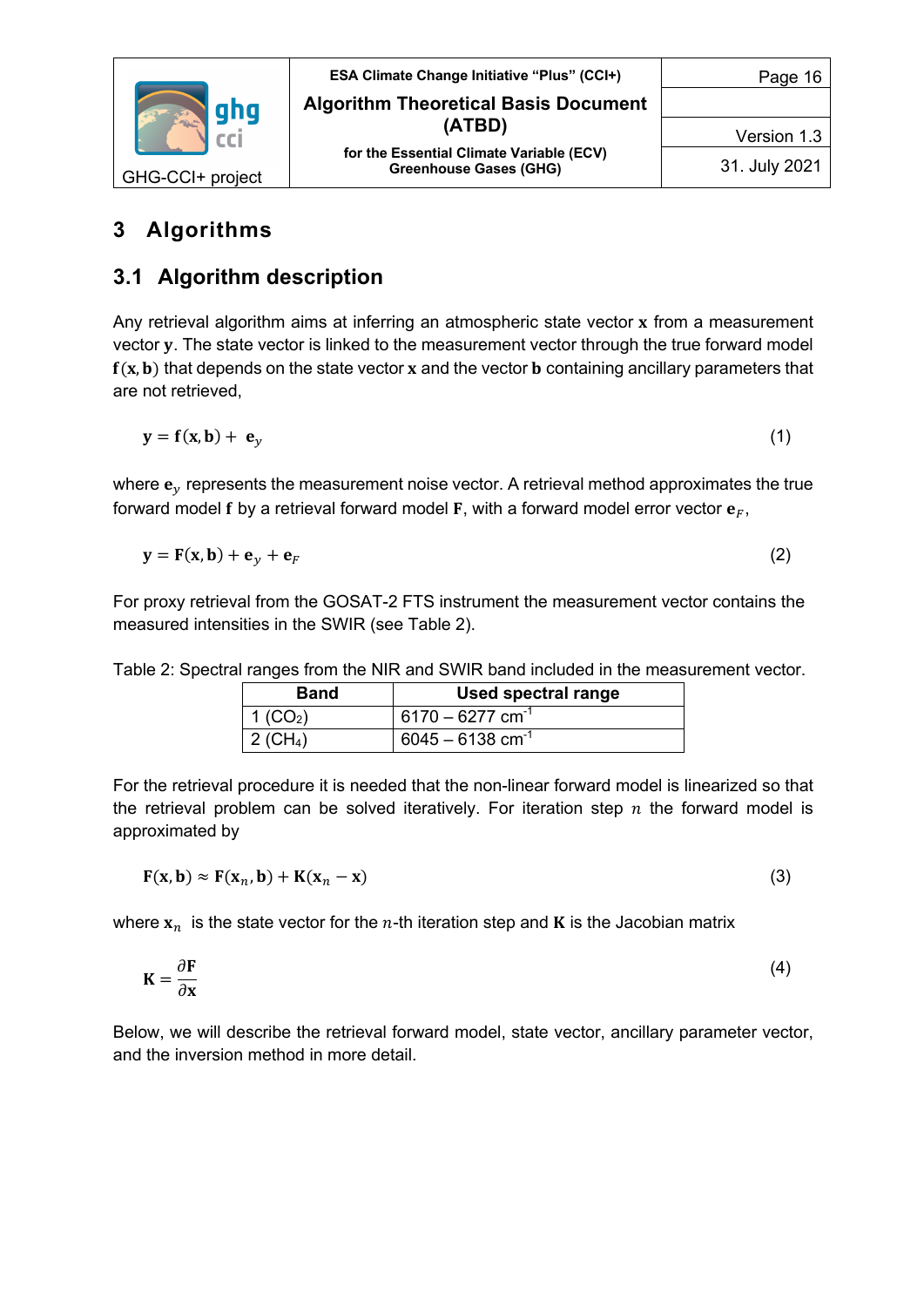

### **3.2 Forward Model**

The retrieval forward model  $F$  simulates the measurement vector  $y$  for a given model atmosphere defined by the state vector **x** and the ancillary parameter vector **b**. The simulated intensity for a given spectral pixel  $i$  is given by

$$
I_i = \int_{\lambda_{min}}^{\lambda_{max}} I(\lambda) S_i(\lambda) d\lambda
$$
 (5)

where  $I(\lambda)$  is the modeled intensity at high spectral resolution and  $S_i(\lambda)$  is the Instrument Spectral Response Function (ISRF) for spectral pixel  $i$ . In the NIR and SWIR channel  $I(\lambda)$  contains many fine spectral structures due to molecular absorption, so it has to be calculated at fine spectral resolution (0.1 cm<sup>-1</sup> in the NIR band and 0.02 cm<sup>-1</sup> in the SWIR).

#### **3.2.1 Model Atmosphere and Optical Properties**

For the RemoTeC algorithm described here the model atmosphere is defined for  $NLAY = 36$ homogeneous vertical layers that are equidistant in pressure, the lowest pressure level being defined by the surface pressure. The absorbing trace gases of interest are  $O<sub>2</sub>$  (in the NIR band) and  $CH_4$ ,  $H_2O$ , and  $CO$  in the SWIR band. The layer sub-columns of these gases are for the first iteration step of each retrieval calculated from the input profiles of CH4, CO (TM5) and H2O (ECMWF) and the temperature and pressure profiles (ECMWF). They are obtained on the grid of the model atmosphere by linear interpolation. Here, first the surface pressure  $p_{\text{surf}}$  is obtained by interpolation of the input pressure profile as function of height to the surface height (input) for the corresponding ground pixel. Next the pressure values at the layer boundaries are calculated, with the pressure  $p_k$  at the lower boundary of layer k (counting from top to bottom) is given by:

$$
p_{lev,k} = p_{min} + \Delta p. \tag{6}
$$

$$
\Delta p = (p_{\text{surf}} - p_{\text{min}}) / N L A Y \tag{7}
$$

where  $p_{\min}$  is the pressure value of the upper boundary of the input (ECMWF) atmosphere. The different atmospheric profiles are constructed on this pressure grid. For example, the methane sub-column DV\_CH<sub>4k</sub> for the layer bounded by pressure levels  $p_{\text{lev},k}$  and  $p_{\text{lev},k+1}$  is given by:

$$
DV\_CH_{4k} = XCH_{4k} DV\_AIR_k
$$
\n(8)

where  $XCH_{4k}$  is the methane dry air mixing ratio linearly interpolated from the input pressure grid to the pressure at the 'middle' of layer k defined by  $(p_k + p_{k+1})/2$ . DV\_AIR<sub>k</sub> is the subcolumn of air in layer  $k$ , given by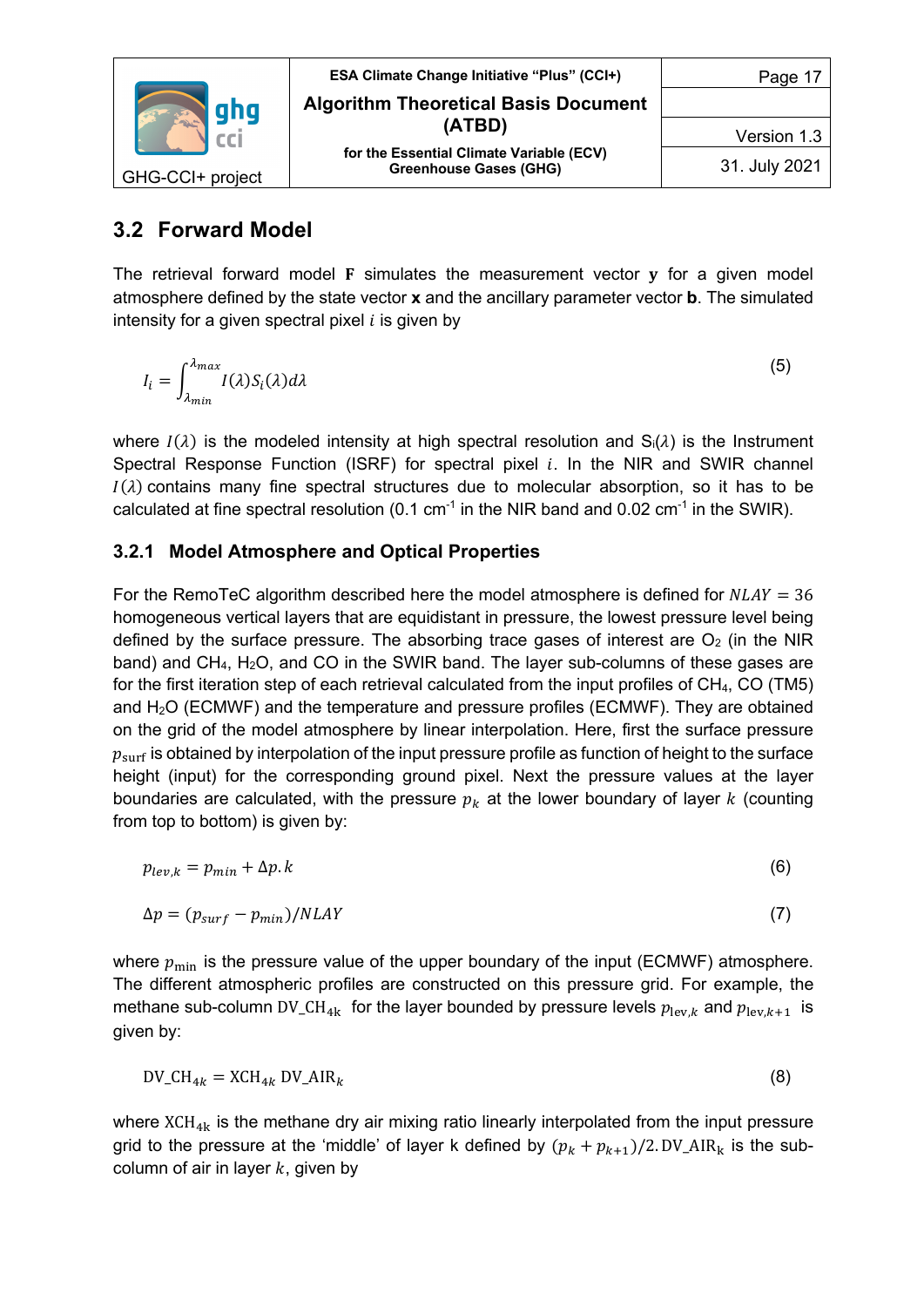| aha              | <b>ESA Climate Change Initiative "Plus" (CCI+)</b><br><b>Algorithm Theoretical Basis Document</b> | Page 18       |
|------------------|---------------------------------------------------------------------------------------------------|---------------|
|                  | (ATBD)                                                                                            | Version 1.3   |
| GHG-CCI+ project | for the Essential Climate Variable (ECV)<br><b>Greenhouse Gases (GHG)</b>                         | 31. July 2021 |

$$
DV_AIR_k = (p_{\text{lev},k+1} - p_{\text{lev},k}) R / (M g_k \left(1 + \frac{XH_2O_k}{1.60855}\right))
$$
\n(9)

where R is Avogadro's number, M is the molecular mass of air,  $g_k$  is the gravity constant in altitude layer k, and 1.60855 is the mass of air relative to the mass of water (*Wunch et al.,* 2010). The sub columns of CO and  $H_2O$  are calculated in the same manner as for CH<sub>4</sub>, and the  $O_2$  sub-column is obtained by multiplying the air sub-column by the  $O_2$  mixing ratio (=0.2095).

In the proxy method, scattering is neglected in the forward model and hence atmospheric scattering properties do not need to be calculated.

To summarize, the forward model needs the following inputs:

- Surface pressure to define the equidistant pressure grid
- Sub-columns of CH<sub>4</sub>, CO, H<sub>2</sub>O, O<sub>2</sub>, and air for the vertical layers of the model atmosphere.
- Pressure and temperature at the middle of the model sub-layers for absorption crosssections.
- Solar Zenith Angle (SZA).
- Viewing Zenith Angle (VZA).
- Relative Azimuth Angle (RAA).
- The aerosol complex refractive index  $m = m_r + i m_i$
- A high spectral resolution solar reference spectrum.
- Lookup tables with absorption cross-sections of  $CH_4$ , CO, H<sub>2</sub>O, and O<sub>2</sub> as function of pressure, temperature, and wavenumber.

Based on these inputs the optical properties can be calculated for each layer of the model atmosphere.

#### **3.2.2 Modeling the top-of-atmosphere radiances**

For the proxy method the top of the atmosphere radiance can be modeled using Lambert Beers' law and surface reflection:

$$
I_{TOA} = R_{\text{surf}} F_0 e^{-(\frac{\tau}{\mu_0} + \frac{\tau}{\mu_\nu})}
$$
\n(10)

where  $F_0$  is the incoming total flux,  $\tau = \tau_{\text{abs}}$ ,  $\mu_0$  is the cosine of the solar zenith angle,  $\mu_\nu$  is the cosine of the viewing zenith angle, and  $R_{\text{surf}}$  is the surface reflection for the specific solar and viewing geometry under consideration.

#### **3.3 Inverse algorithm**

Definition of state vector and ancillary parameters are given as follows. The **state vector**  contains the following elements (between brackets are optional elements):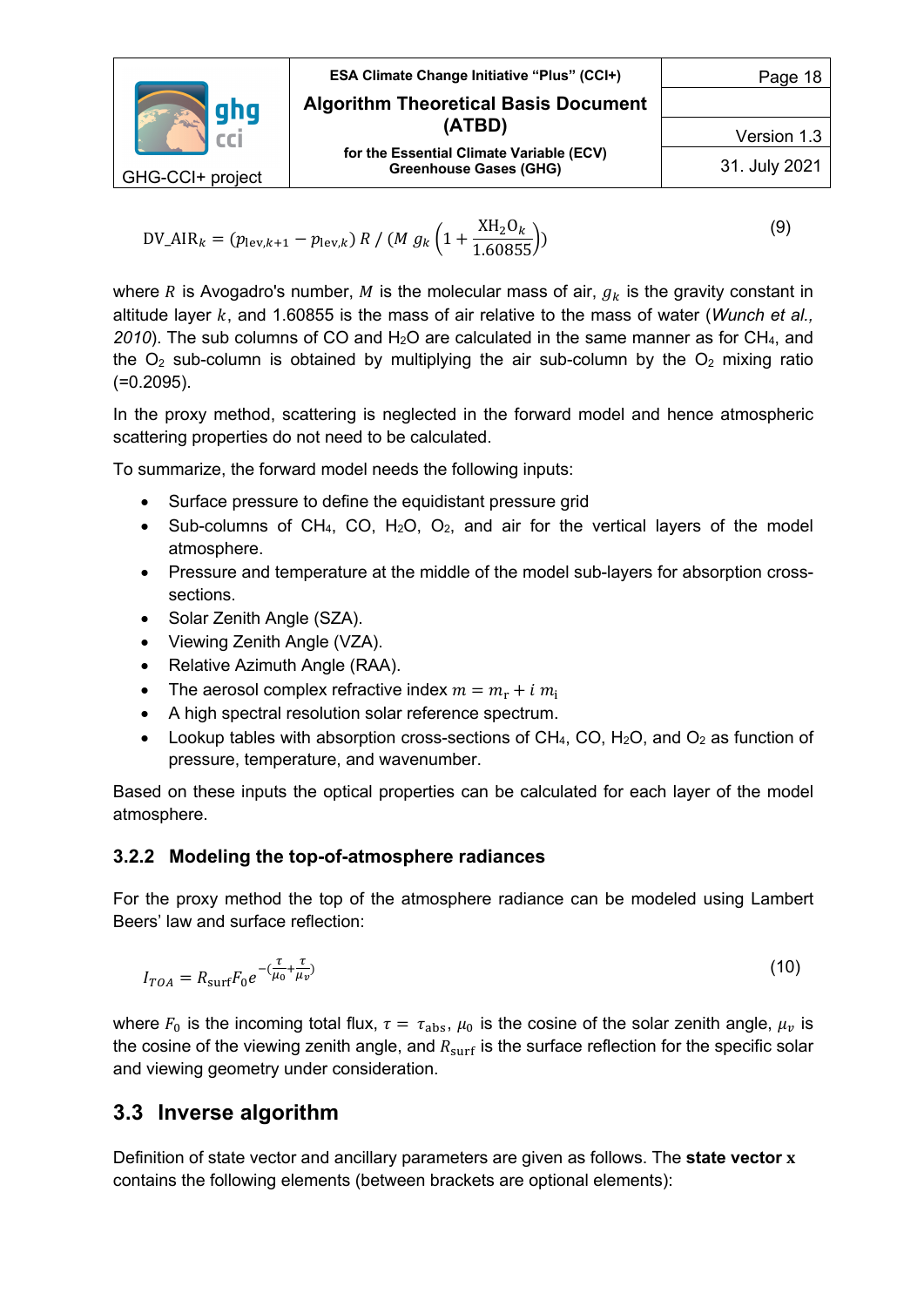

Version 1.3

- $CO<sub>2</sub>$  sub-columns in 12 vertical layers (layer interfaces coincide with  $NLAY$  layers of forward model grid).
- $CH<sub>4</sub>$  sub-columns in 12 vertical layers (layer interfaces coincide with  $NLAY$  layers of forward model grid).
- $\bullet$  H<sub>2</sub>O total column.
- Lambertian surface albedo in all bands band.
- First order spectral dependence of surface albedo in all bands.
- Spectral shift of Earth radiances in all bands (higher orders optional).
- Intensity offset in all bands (in the most recent GOSAT-1 retrieval no intensity offset is used).\*
- (Offset in input temperature profile.)
- (Surface pressure.)

**\*For convergence it was essential to include intensity offsets to each of the individual spectral windows. Potentially there are still irregularities in the quality of the individual spectral bands.**

The **ancillary parameter vector b** contains the following parameters:

- H2O sub-columns in 36 vertical layers of forward model grid.
- Temperature vertical profile at 72 layers of cross-section vertical grid.
- Pressure vertical profile at 72 layers of cross-section vertical grid.

| <b>State vector element</b> | A priori value                                   |
|-----------------------------|--------------------------------------------------|
| $CH4$ sub-columns           | TM4                                              |
| CO2 sub-columns             | Carbontracker                                    |
| $H2O$ total column          | <b>ECMWF</b>                                     |
| surface albedo (NIR + SWIR) | no prior value needed (first guess at maximum of |
|                             | measured reflectance)                            |
| spectral shifts             | no prior needed (first guess = $0$ )             |
| temperature offset          | no prior needed (first guess $= 0$ )             |
| surface pressure            | <b>ECMWF + SRTM DEM</b>                          |

Table 3: A priori values for the different state vector elements.

## **3.4 Inversion Procedure**

The inverse method optimizes the state vector  $x$  with respect to the measurements  $y$  after applying the forward model  $F$  to  $x$ . The inverse method is based by default on a Phillips-Tikhonov regularization scheme (*Phillips, 1962; Tikhonov, 1963; Hasekamp and Landgraf, 2005*). Regularization is required because the inverse problem is ill-posed, i.e., the measurements y typically contain insufficient information to retrieve all state vector elements independently. The inverse algorithm finds  $x$  by minimizing the cost function that is the sum of the least-squares cost function and a side constraint weighted by the regularization parameter  $\gamma$  according to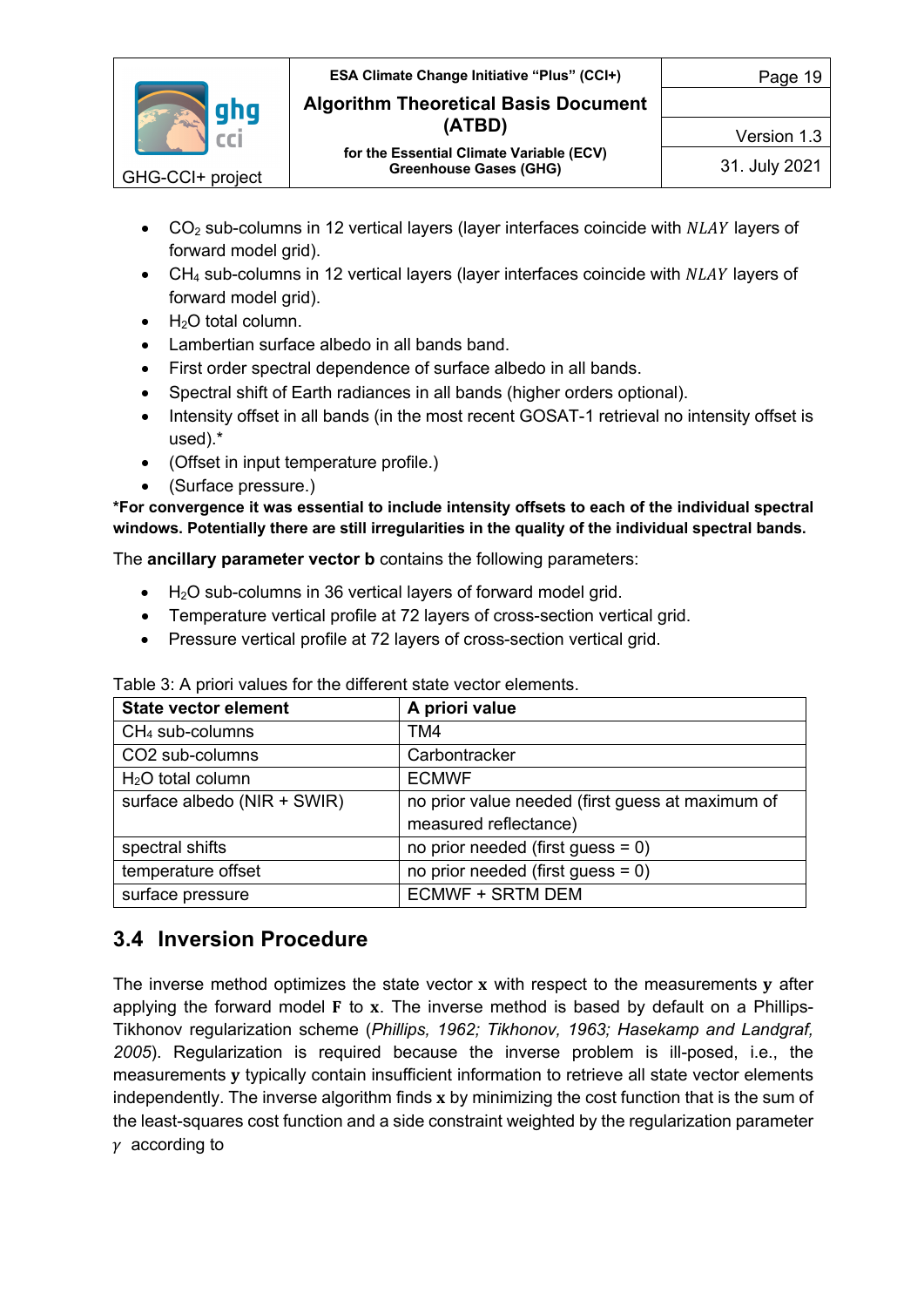|                  | <b>ESA Climate Change Initiative "Plus" (CCI+)</b>                        | Page 20       |
|------------------|---------------------------------------------------------------------------|---------------|
| qhq              | <b>Algorithm Theoretical Basis Document</b>                               |               |
|                  | (ATBD)                                                                    | Version 1.3   |
| GHG-CCI+ project | for the Essential Climate Variable (ECV)<br><b>Greenhouse Gases (GHG)</b> | 31. July 2021 |

$$
\hat{\mathbf{x}} = \min_{x} (||\mathbf{S}_y^{-\frac{1}{2}} (\mathbf{F}(\mathbf{x}) - \mathbf{y})||^2 + \gamma ||\mathbf{W}(\mathbf{x} - \mathbf{x}_a)||^2)
$$
(11)

where  $S_y$  is the diagonal measurement error covariance matrix, which contains the noise estimate.  $x_a$  is an a priori state vector (see Table 3), and W is a weighting matrix (see below). For the linearized forward model for iteration step  $n$ , the equation for the updated state vector  ${\bf x}_{n+1}$  reduces to

$$
\mathbf{x}_{n+1} = \min_{\mathbf{x}} \{ ||\mathbf{K}'(\mathbf{x}' - \mathbf{x}'_n) - \mathbf{y}'||^2 + \gamma ||\mathbf{x}' - \mathbf{x}'_a|| \}
$$
(12)

with the weighted quantities  $\mathbf{x}' = \mathbf{W}\mathbf{x}$ ,  $\mathbf{y}' = \mathbf{S}_{\mathcal{Y}}^{-\frac{1}{2}}(\mathbf{y}\text{-}\mathbf{F}(\mathbf{x}_n))$ , and  $\mathbf{K}' = \mathbf{S}_{\mathcal{Y}}^{-\frac{1}{2}}\mathbf{K}\mathbf{W}^{-1}$ .

The solution reads

$$
\mathbf{x}_{n+1} = \mathbf{G}'\mathbf{y}' + \mathbf{A}'\mathbf{x}'_n + (\mathbf{I} - \mathbf{A})\mathbf{x}'_{\text{apr}}
$$
\n(13)

with A' the averaging kernel matrix and G' the contribution function matrix given by  $A' = G'K'$ and  $G' = (K'^T K' + \gamma I)^{-1} K'^T$ . If the retrieval converges after a given number of steps N (typically 7-8), the final state vector  $\mathbf{x}_{\text{ret}} = \mathbf{x}_N$  is related to the true state vector and to the prior via

$$
\mathbf{x}_{\text{ret}} = \mathbf{A} \, \mathbf{x}_{\text{true}} + (\mathbf{I} - \mathbf{A}) \, \mathbf{x}_a + \mathbf{G} \mathbf{e}_y + \mathbf{G} \mathbf{e}_f \tag{14}
$$

The covariance matrix  $S_x$  describing the retrieval noise  $Ge_y$  is given by

$$
\mathbf{S}_x = \mathbf{G} \mathbf{S}_y \mathbf{G}^T \tag{15}
$$

The target retrieval quantity is the column averaged dry air  $CH_4$  mixing ratio,  $XCH_4$ , This quantity is obtained from the  $CH_4$  and  $CO_2$  entries of the retrieved state vector through

$$
XCH_4 = \frac{VCH_4}{VCO_2} \times XCO_{2,\text{prior}}
$$
 (16)

where  $VCH_4$  and  $VCO_2$  are the total columns of  $CO_2$  and  $CH_4$ , respectively, obtained from the retrieval state vector by

$$
V_{\text{GHG}} = \boldsymbol{h}_{\text{GHG}}^T \mathbf{x}_{\text{ret}} \tag{17}
$$

where the subscript GHG refers to either  $CO<sub>2</sub>$  or  $CH<sub>4</sub>$ ,  $h$  is the total column operator (summing up the partial columns in the state vector). The retrieval noise  $\triangle XCH_4$  is given by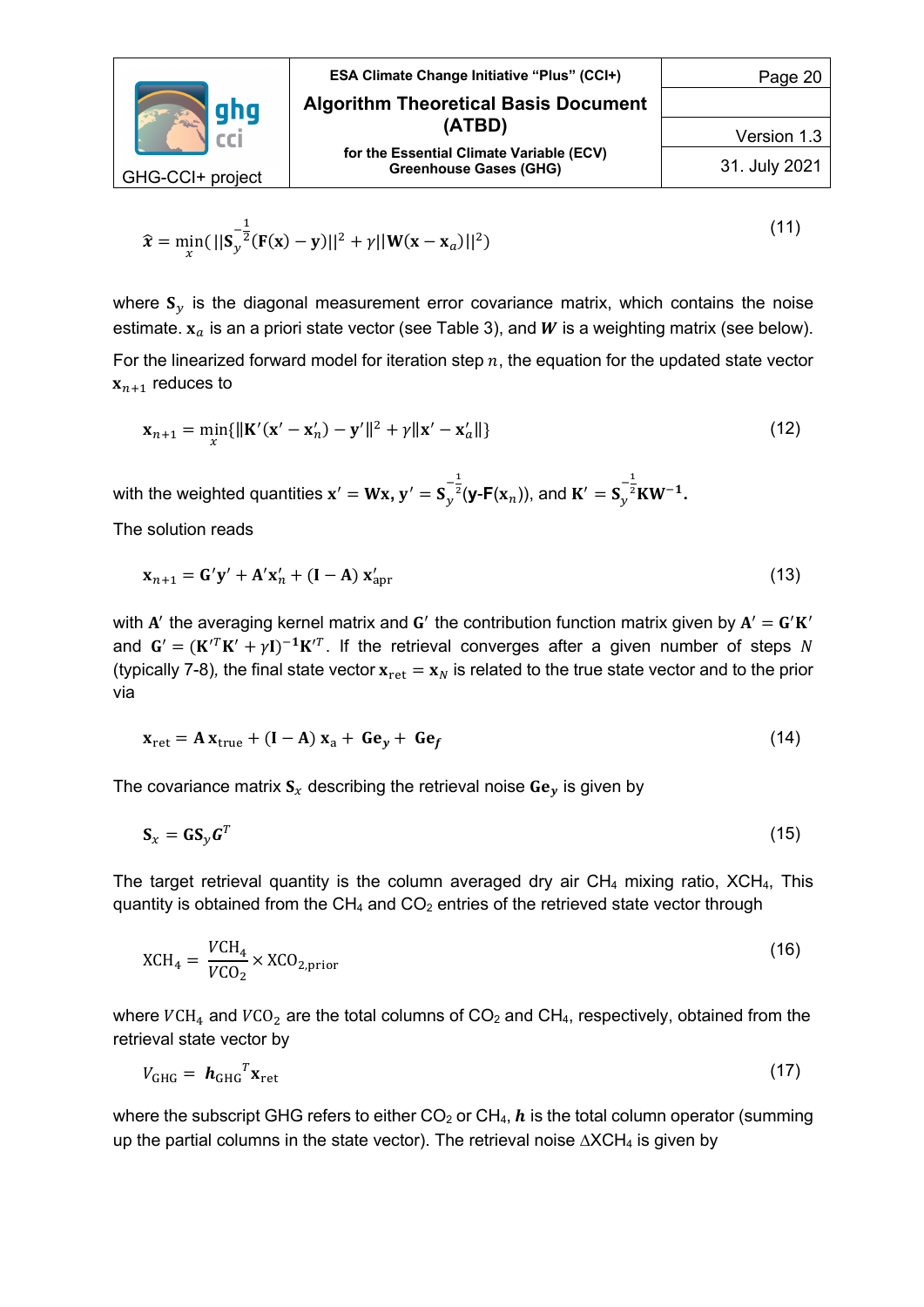

$$
\Delta XCH_4 = \frac{\sum_{i,j=1}^{12} S_{x,i,j}}{V_{\text{air,dry}}}
$$
\n(18)

This is the error estimate that will be given in the output together with XCH4.

For validation and application purposes it is important to realize that the retrieved  $XCH_4$  is in fact a representation of  $ax_{true}/V_{air, dry}$ , where the quantity

 $\mathbf{a} = \mathbf{h}^T \mathbf{A}$  (19)

is referred to as the column averaging kernel (*Rodgers and Connor, 2003*)

#### **3.4.1 Regularization of state vector and iteration strategy**

To retrieve a meaningful state vector  $x$ , the side-constrain in the minimization equation should be chosen in a way that contributions from measurement noise are minimized while retaining all valuable information in the first part of the merit-function. The inverse algorithm relies on a regularized Phillips-Tikhonov scheme. The diagonal weighting matrix  $W$  is given by

$$
W = LW'
$$
 (20)

with

$$
\mathbf{L} = \begin{pmatrix} 1 & -1 & \cdots & & & & \\ -1 & 2 & -1 & & & & \\ \vdots & & \ddots & & \vdots & & \\ & & -1 & 1 & & & \\ & & & \cdots & & 1 & \\ & & & & & & 1 \end{pmatrix}
$$
 (21)

The upper left 12 by 12 sub matrix works on the state vector elements that contain the  $CH_4$ sub-columns in the 12 altitude layers of the retrieval vertical grid. This sub-matrix corresponds to the matrix product

 $\mathbf{L}_1^T \mathbf{L}_1$  ${}_{11}^T \mathbf{L}_1$  (22)

where  $\mathbf{L}_1$  is the first derivative matrix. The  $\mathbf{W}'_{jj}$  is given by  $1/\text{MAX}[ \text{K}(1:12{,}1:12) ]$  for the state vector elements corresponding to the 12 sub-columns of methane,  $1/MAX[K(:, j)]$  for the aerosol parameters, and 0 for all other parameters (which means they are not constrained by the side constraint and are retrieved in a least-squares sense). The value for  $\gamma$  is fixed such that the Degrees of Freedom for Signal (DFS) for the methane profile is in the range 1.0-1.5. This value is found empirically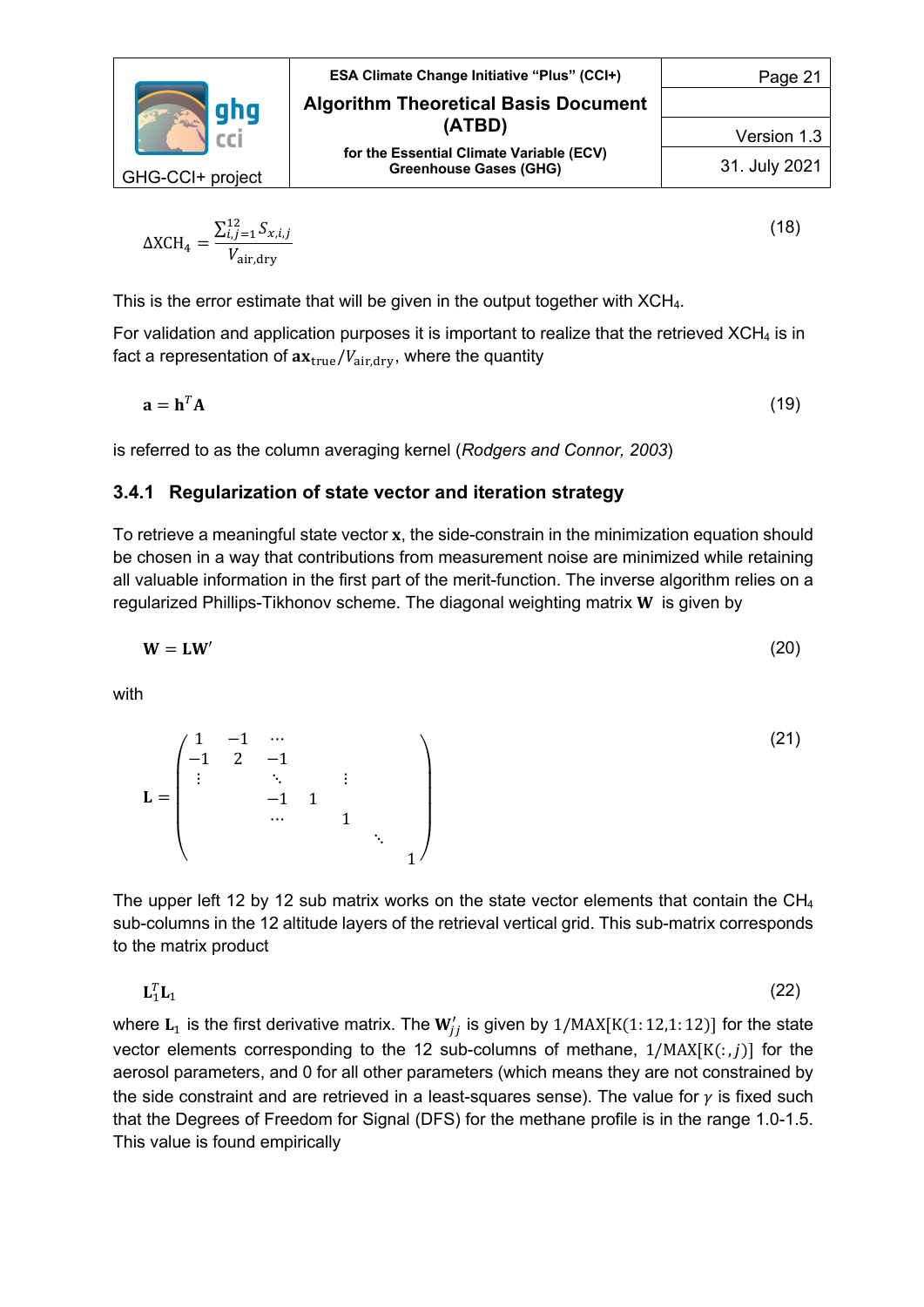

## **3.5 Cloud Filtering**

The purpose of cloud filtering here is to select reasonably good pixels to be processed by the Full Physics retrieval. In this way the thresholds should not be too strict. The cloud filtering is based on retrieved columns of  $VO<sub>2</sub>$ , VCO<sub>2</sub> and VH<sub>2</sub>O retrieved independently from the 0.75 µm, 1.6 µm, and 2.0 µm bands, respectively, under the assumption of a non-scattering atmosphere:

$$
0.0 < \frac{\text{VO}_{2,\text{re}}}{\text{VO}_{2,\text{ECMWF}}} < 2.0 \tag{23}
$$

$$
0.0 < \frac{\text{VCO}_{2,1.6\,\mu\text{m}}}{\text{VCO}_{2,2.0\,\mu\text{m}}} < 2.0 \tag{24}
$$

$$
0.0 < \frac{\text{VH}_2\text{O}_{1.6\mu\text{m}}}{\text{VH}_2\text{O}_{2.0\mu\text{m}}} < 2.0 \tag{25}
$$

The rationale for these cloud filters is that scenes with a large light path deviation with respect to a non scattering atmosphere will result in different  $CO<sub>2</sub>$  and  $H<sub>2</sub>O$  columns retrieved (without scattering) from the 1.6 and 2.0 µm band due to different light path sensitivities in the two bands. Also, the retrieved  $O_2$  column will deviate more from the ECMWF  $O_2$  column for large light path differences with a non-scattering atmosphere. Compared to the Full Physics, the ratio retrieved in the proxy method is less sensitive to cloud contamination.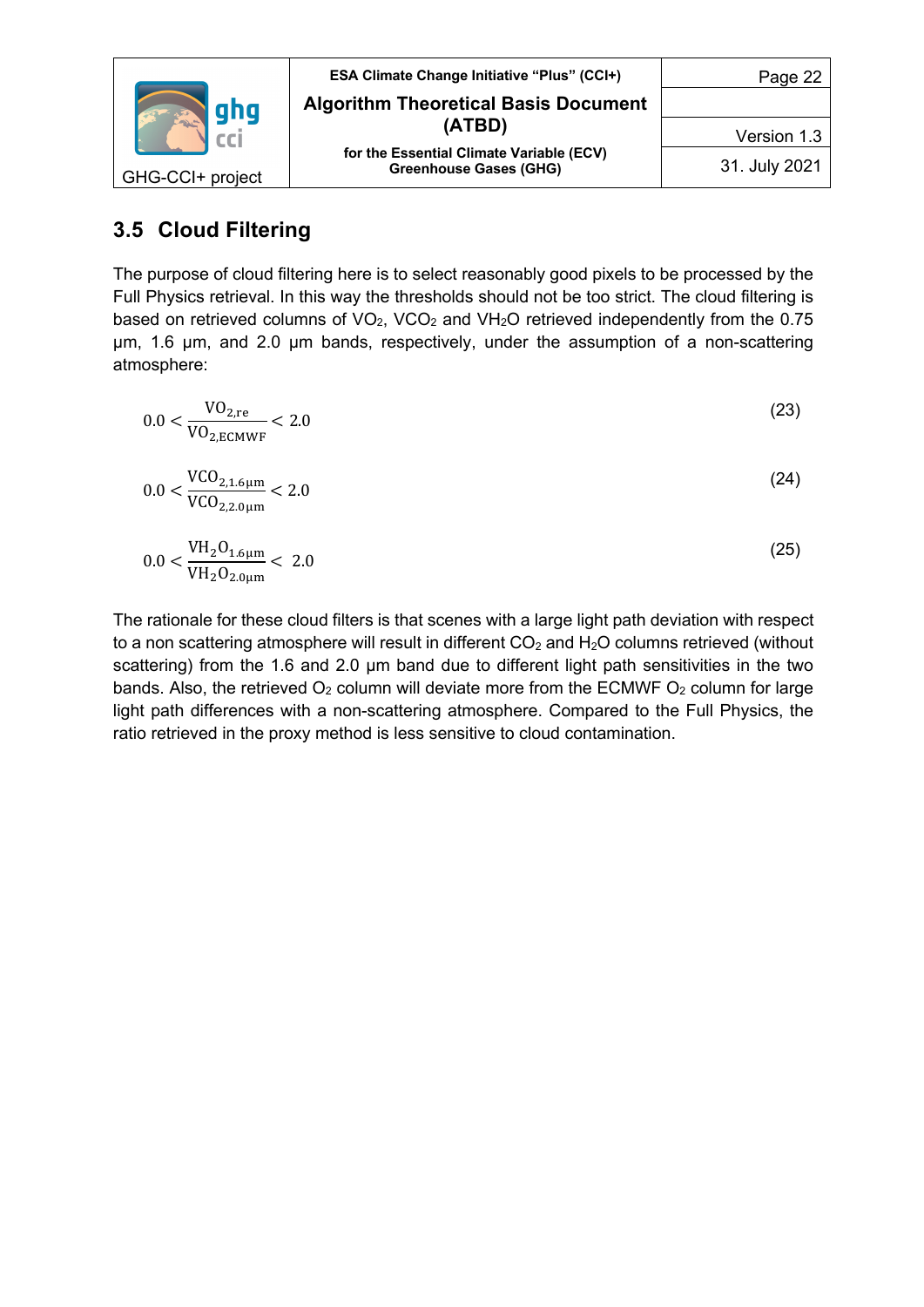|                  | <b>ESA Climate Change Initiative "Plus" (CCI+)</b>                        | Page 23       |
|------------------|---------------------------------------------------------------------------|---------------|
| gha              | <b>Algorithm Theoretical Basis Document</b>                               |               |
|                  | (ATBD)                                                                    | Version 1.3   |
| GHG-CCI+ project | for the Essential Climate Variable (ECV)<br><b>Greenhouse Gases (GHG)</b> | 31. July 2021 |

# **4 Output data**

The output data are stored in one NetCDF file per day. The file size varies between 1 and 5 Mb. The format of the main output data, which are the Level 2 data products, is described in the separate document (*PUG\_CH4\_GO2\_SRPR, 2021*).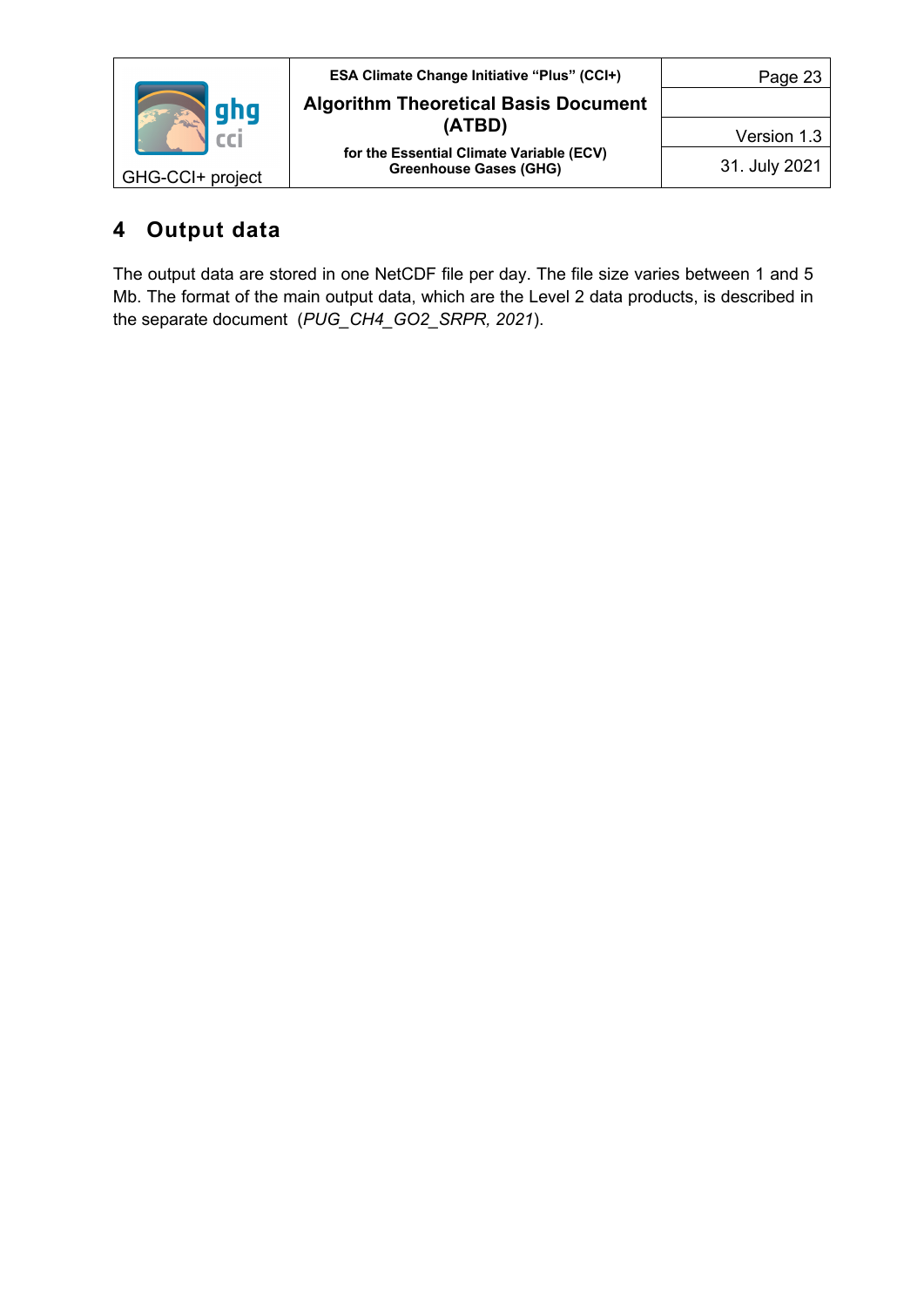

### **References**

**Butz et al., 2009**: Butz, A., Hasekamp, O. P., Frankenberg, C., Aben, I.: Retrievals of atmospheric CO2 from simulated space-borne measurements of backscattered near-infrared sunlight: Accounting for aerosol effects. Appl. Opt., 48, 3322, 2009.

**Butz et al., 2010**: Butz, A., Hasekamp, O. P., Frankenberg, C., Vidot, J., and Aben, I.: CH4 retrievals from space-based solar backscatter measurements: Performance evaluation against simulated aerosol and cirrus loaded scenes, J. Geophys. Res., 115, D24302, doi:10.1029/2010JD014514, 2010.

**Butz et al., 2011:** Butz, A., Guerlet, S., Hasekamp, O., et al., Toward accurate CO<sub>2</sub> and CH<sub>4</sub> observations from GOSAT, *Geophys. Res. Lett.*, doi:10.1029/2011GL047888, 2011.

**Chevallier, 2019:** Chevallier, F.: Validation report for the CO2 fluxes estimated by atmospheric inversion, v18r2Version 1.0, Copernicus Atmosphere Monitoring Service, ECMWF Copernicus report, CAMS73\_2018SC1\_D73.1.4.1-2018-v1\_201907\_Validation inversionCO2fluxes\_v1. https://atmosphere.copernicus.eu/sites/default/files/2019-08/CAMS73\_2018SC1\_D73.1.4.1-2018-v1\_201907\_v1.pdf.

**Coddington et al., 2021**: Coddington, O. M., Richard, E. C., Harber, D., Pilewskie, P., Woods, T. N., Chance, K.: The TSIS-1 Hybrid Solar Reference Spectrum. Geophysical Research Letters, 48, e2020GL091709. https://doi.org/10.1029/2020GL091709, 2021.

**Guerlet et al., 2013:** Guerlet, S., S. Basu, A. Butz, M. Krol, P. Hahne, S. Houweling, O. P. Hasekamp and I. Aben, Reduced carbon uptake during the 2010 Northern Hemisphere summer from GOSAT, Geophys. Res. Lett., doi: 10.1002/grl.50402, 2013.

**Hasekamp and Landgraf, 2005**: Hasekamp, O. P., and Landgraf, J.: Linearization of vector radiative transfer with respect to aerosol properties and its use in satellite remote sensing, J. Geophys. Res., 110, D04203, doi:10.1029/2004JD005260, 2005.

**Nakajima et al., 2017:** M. Nakajima, Hiroshi Suto, K. Yotsumoto, K. Shiomi, T. Hirabayashi, "Fourier transform spectrometer on GOSAT and GOSAT-2," Proc. SPIE 10563, International Conference on Space Optics — ICSO 2014, 105634O (17 November 2017); https://doi.org/10.1117/12.2304062.

**O'Brien et al., 2013**: O'Brien, D. M., Polonsky, I., O'Dell, C., Kuze, A., Kikuchi, N., Yoshida, Y., Natraj, V.: Testing the Polarization Model for TANSO-FTS on GOSAT Against Clear-Sky Observations of Sun Glint Over the Ocean, IEEE Trans. Geosci. Remote. Sens, vol. 51, no. 12, pp. 5199-5209, 2013, doi: 10.1109/TGRS.2012.2232673.

**Phillips, 1962**: Phillips, D.L.: A technique for the numerical solution of certain integral equations of the first kind. Journal of the ACM (JACM), 9(1), pp.84-97, 1962.

**PUG CH4 GO2 SRPR, 2021:** T. Krisna and the GHG-CCI+ group at SRON: ESA Climate Change Initiative "Plus" (CCI+) Product User Guide (PUG) Version 2.0 for the RemoTeC XCH4 GOSAT-2 PROXY Product (CH4\_GO2\_SRPR) for the Essential Climate Variable (ECV) Greenhouse Gases (GHG), ESA GHG CCI+, 2021.